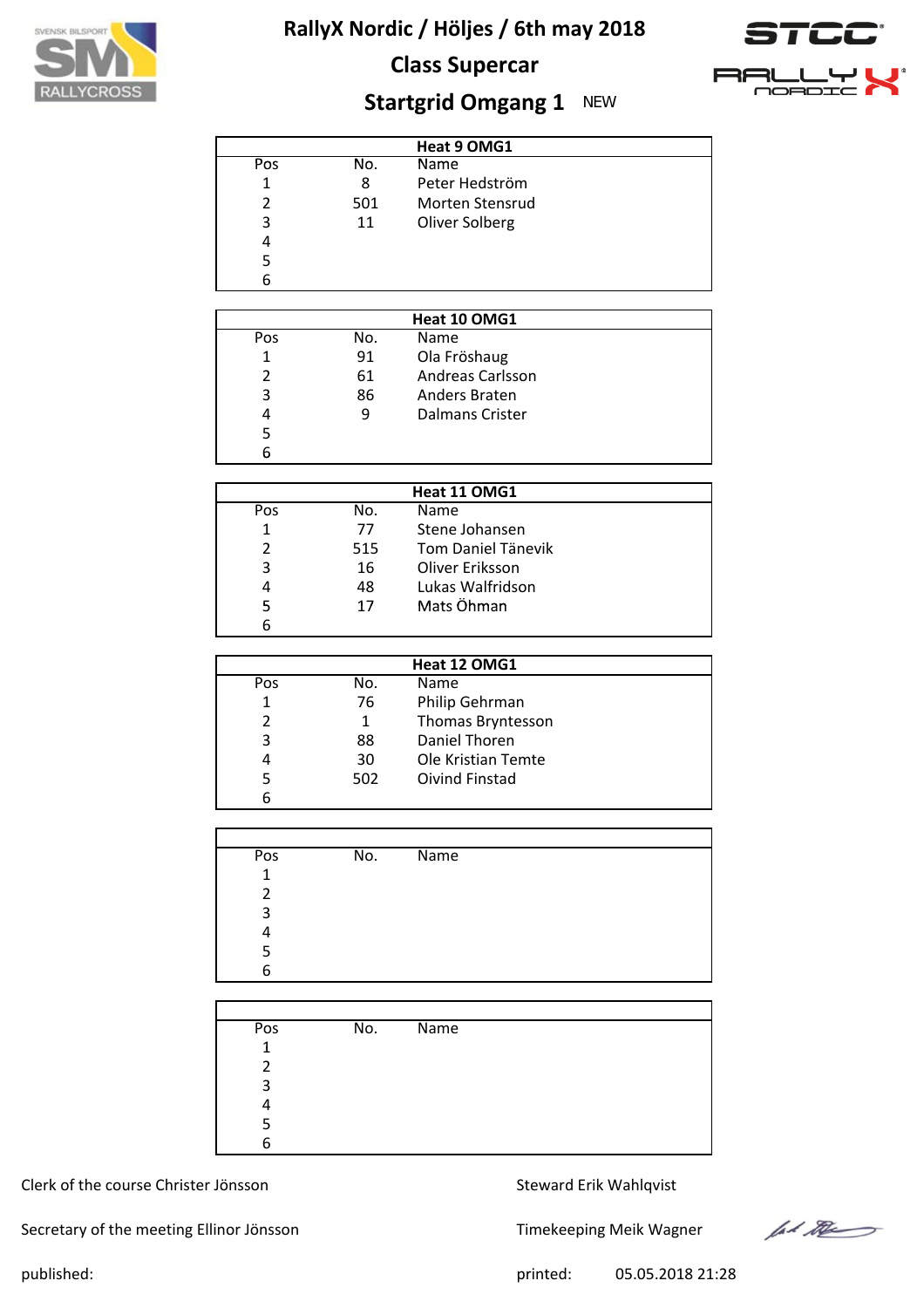

**Super Car** 

**Free Practice 1** 

#### **Practice (4 Laps) started at 17:23:25**



# **Höljes 1,210 Km**

**05.05.2018 17:30** 

| Pos | No. | Name                      | Entrant              | Make             | Nat./Club               | Laps | Best Tm  |        | Diff In Lap    | 2nd Best |
|-----|-----|---------------------------|----------------------|------------------|-------------------------|------|----------|--------|----------------|----------|
|     |     | <b>Thomas Bryntesson</b>  | JC RACETEKNIK        | Ford Fiesta      | NOR-NMK TRÖGSTAD        | 3    | 43.950   |        | 3              | 44.155   |
| 2   | 8   | Peter Hedström            | Hedströms Motorsport | <b>VW Polo</b>   | SWE-Finnskoga MK        | 3    | 44.311   | 0.361  | 3              | 44.783   |
| 3   | 16  | <b>Oliver Eriksson</b>    | Olsbergs MSE         | Ford Fiesta      | SWE-MK Speed            | 3    | 44.718   | 0.768  | 3              | 44.973   |
| 4   | 17  | Mats Öhman                |                      | Ford Fiesta      | SWE-Tväråns IF          | 3    | 44.812   | 0.862  | $\overline{2}$ | 48.322   |
| 5   | 48  | Lukas Walfridson          | Helmia Motorsport    | Renault Clio     | <b>SWE-MK Ratten</b>    | 3    | 44.906   | 0.956  | 3              | 45.636   |
| 6   | 76  | <b>Philip Gehrman</b>     |                      | <b>VW Beetle</b> | SWE-MK Kopparberg       | 3    | 45.120   | 1.170  | 2              | 45.287   |
|     | 9   | <b>Dalmans Crister</b>    | Hedströms Motorsport | VW Polo          | SWE-Malungs MK          | 3    | 45.312   | 1.362  | 3              | 50.905   |
| 8   | 91  | Ola Fröshaug              | JC RACETEKNIK        | Ford Fiesta      | NOR-NMK TRÖGSTAD        | 3    | 45.649   | 1.699  | 3              | 46.068   |
| 9   | 86  | Anders Bråten             | ٠                    | <b>VW Beetle</b> | <b>NOR-NMK Hönefoss</b> | 3    | 46.029   | 2.079  | 3              | 48.154   |
| 10  | 515 | Tom Daniel Tånevik        | ٠                    | Volvo C30        | NOR-NMK Konsmo          | 3    | 46.484   | 2.534  | 3              | 46.571   |
| 11  | 11  | <b>Oliver Solberg</b>     | ٠                    | Citroën DS3      | SWE-LAF                 | 3    | 46.807   | 2.857  | 3              | 47.297   |
| 12  | 30  | <b>Ole Kristian Temte</b> | Ole Kristian Temte   | Citroën C4 RX    | <b>NOR-KNA Eiker</b>    | 3    | 47.597   | 3.647  | 2              | 53.756   |
| 13  | 88  | Daniel Thorén             | Hedströms Motorsport | VW Polo          | SWE-Finnskag MK         | 3    | 47.926   | 3.976  | 2              | 48.343   |
| 14  | 61  | <b>Andreas Carlsson</b>   | Andreas Carlsson     | Renault Clio     | SWE-MK Team Westor      | 3    | 48.632   | 4.682  | 3              | 51.190   |
| 15  | 502 | Øivind Finstad            | Øivind Finstad       | Skoda Fabia      | NOR-                    | 3    | 50.767   | 6.817  | 3              |          |
| 16  | 501 | <b>Morten Stensrud</b>    | Jører Kun NM         | Peugeot 207      | NOR-Nmk Grenland 4.     | 3    | 50.981   | 7.031  | 2              | 54.637   |
| 17  | 77  | <b>Stene Johansen</b>     |                      | Renault Clio     | NOR-                    | 2    | 1:01.706 | 17.756 | 2              |          |

**Announcements** 

#502 without transponder

**Official Timing mwraceconsulting.com Orbits** 

Timekeeping M. Wagner:  $\mathbb{Z}$   $\mathbb{Z}$  Clerk of the course Christer Jönsson

**Printed: 05.05.2018 17:36:09** 

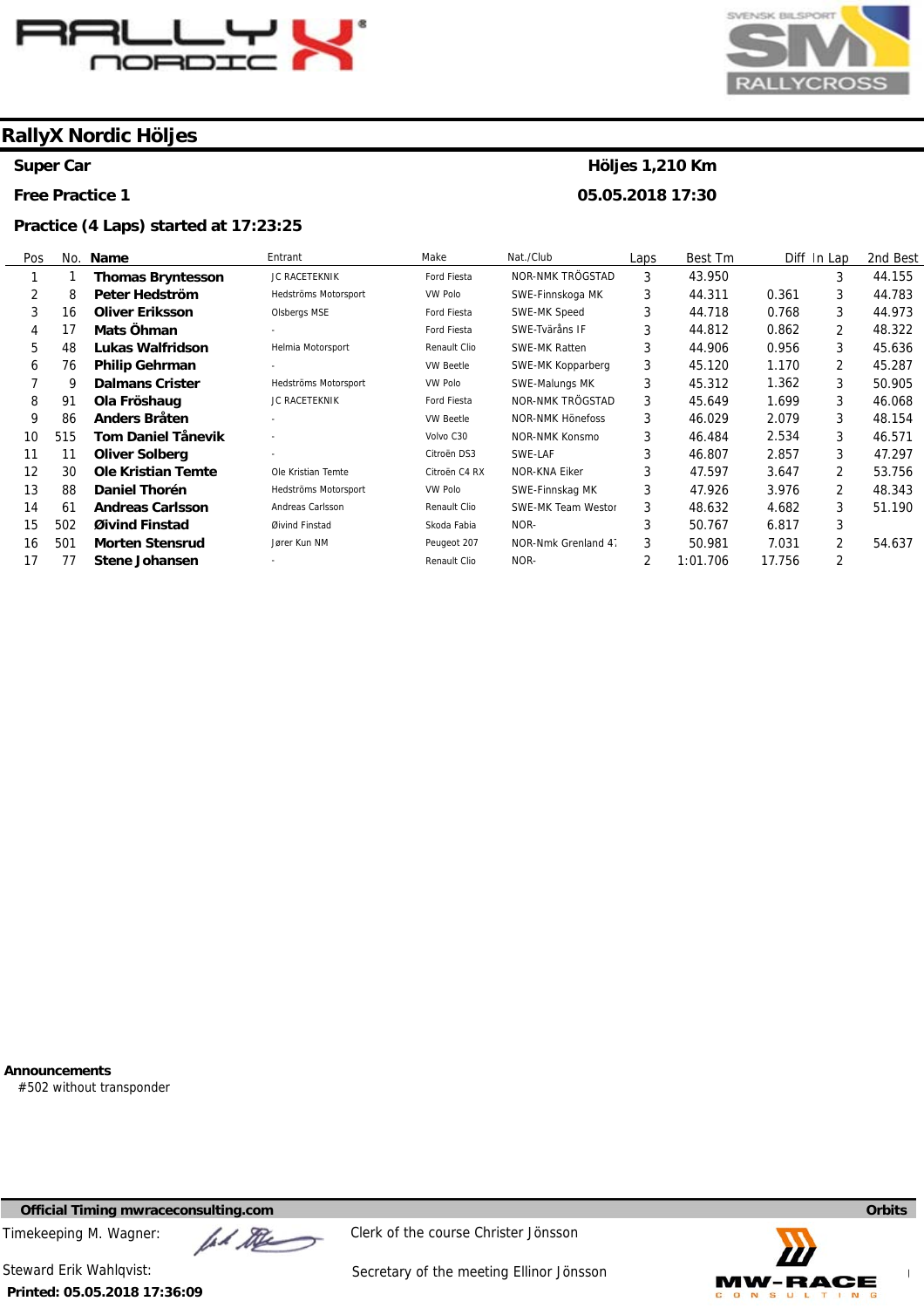



#### **Super Car**

**Free Practice 1** 

#### **Practice (4 Laps) started at 17:23:25**

| Lap                          | Lap Tm                   | Diff     | Time of Day                  |
|------------------------------|--------------------------|----------|------------------------------|
|                              |                          |          |                              |
| (1) Thomas Bryntesson        |                          |          |                              |
| 1                            |                          |          | 17:33:44.802                 |
| $\overline{2}$               | 44.155                   | $+0.205$ | 17:34:28.957                 |
| 3                            | 43.950                   |          | 17:35:12.907                 |
| (8) Peter Hedström           |                          |          |                              |
| 1                            |                          |          | 17:33:51.489                 |
| 2                            | 44.783                   | $+0.472$ | 17:34:36.272                 |
| 3                            | 44.311                   |          | 17:35:20.583                 |
|                              |                          |          |                              |
| (16) Oliver Eriksson<br>1    |                          |          |                              |
| 2                            | 44.973                   | $+0.255$ | 17:34:08.158<br>17:34:53.131 |
| 3                            | 44.718                   |          | 17:35:37.849                 |
|                              |                          |          |                              |
| (17) Mats Öhman              |                          |          |                              |
| 1                            |                          |          | 17:33:54.175                 |
| 2                            | 44.812                   |          | 17:34:38.987                 |
| 3                            | 48.322                   | $+3.510$ | 17:35:27.309                 |
|                              |                          |          |                              |
| (48) Lukas Walfridson<br>1   |                          |          | 17:29:37.786                 |
|                              |                          |          |                              |
| 2                            | 45.636<br>44.906         | $+0.730$ | 17:30:23.422                 |
| 3                            |                          |          | 17:31:08.328                 |
| (76) Philip Gehrman          |                          |          |                              |
| 1                            |                          |          | 17:29:12.386                 |
| 2                            | 45.120                   |          | 17:29:57.506                 |
| 3                            | 45.287                   | $+0.167$ | 17:30:42.793                 |
|                              |                          |          |                              |
| (9) Dalmans Crister<br>1     |                          |          | 17:33:34.583                 |
| 2                            | 50.905                   | $+5.593$ | 17:34:25.488                 |
| 3                            | 45.312                   |          | 17:35:10.800                 |
|                              |                          |          |                              |
| (91) Ola Fröshaug            |                          |          |                              |
| 1                            |                          |          | 17:25:04.994                 |
| 2                            | 46.068                   | $+0.419$ | 17:25:51.062                 |
| 3                            | 45.649                   |          | 17:26:36.711                 |
| (86) Anders Bråten           |                          |          |                              |
| 1                            |                          |          | 17:29:32.558                 |
| 2                            | 48.154                   | $+2.125$ | 17:30:20.712                 |
| 3                            | 46.029                   |          | 17:31:06.741                 |
|                              |                          |          |                              |
|                              | (515) Tom Daniel Tånevik |          |                              |
| 1                            |                          |          | 17:24:52.752                 |
| 2                            | 46.571<br>46.484         | $+0.087$ | 17:25:39.323                 |
| 3                            |                          |          | 17:26:25.807                 |
| (11) Oliver Solberg          |                          |          |                              |
| 1                            |                          |          | 17:33:35.003                 |
| $\overline{2}$               | 47.297                   | $+0.490$ | 17:34:22.300                 |
| 3                            | 46.807                   |          | 17:35:09.107                 |
|                              |                          |          |                              |
| (30) Ole Kristian Temte<br>1 |                          |          |                              |
|                              |                          |          | 17:29:16.469                 |
| 2<br>3                       | 47.597<br>53.756         | $+6.159$ | 17:30:04.066<br>17:30:57.822 |
|                              |                          |          |                              |
| (88) Daniel Thorén           |                          |          |                              |
| 1                            |                          |          | 17:24:47.059                 |
| 2                            | 47.926                   |          | 17:25:34.985                 |
| 3                            | 48.343                   | $+0.417$ | 17:26:23.328                 |

| Lap             | Lap Tm           | Diff     | Time of Day  | Lap                   | Lap Tm | Diff     | Time of Day  | Lap | Lap Tm | <b>Diff</b> | Time of Day |
|-----------------|------------------|----------|--------------|-----------------------|--------|----------|--------------|-----|--------|-------------|-------------|
|                 |                  |          |              | (61) Andreas Carlsson |        |          |              |     |        |             |             |
|                 | homas Bryntesson |          |              |                       |        |          | 17:34:17.250 |     |        |             |             |
|                 |                  |          | 17:33:44.802 | 2                     | 51.190 | $+2.558$ | 17:35:08.440 |     |        |             |             |
| 2               | 44.155           | $+0.205$ | 17:34:28.957 | 3                     | 48.632 |          | 17:35:57.072 |     |        |             |             |
| 3               | 43.950           |          | 17:35:12.907 |                       |        |          |              |     |        |             |             |
|                 |                  |          |              | (502) Øivind Finstad  |        |          |              |     |        |             |             |
| Peter Hedström  |                  |          |              |                       |        |          | 17:24:46.314 |     |        |             |             |
|                 |                  |          | 17:33:51.489 | 2                     | 56.913 | $+6.146$ | 17:25:43.227 |     |        |             |             |
| 2               | 44.783           | $+0.472$ | 17:34:36.272 | 3                     | 50.767 |          | 17:26:33.994 |     |        |             |             |
| 3               | 44.311           |          | 17:35:20.583 |                       |        |          |              |     |        |             |             |
|                 |                  |          |              | (501) Morten Stensrud |        |          |              |     |        |             |             |
| Oliver Eriksson |                  |          |              |                       |        |          | 17:24:33.845 |     |        |             |             |
|                 |                  |          | 17:34:08.158 | $\overline{2}$        | 50.981 |          | 17:25:24.826 |     |        |             |             |
| 2               | 44.973           | $+0.255$ | 17:34:53.131 | 3                     | 54.637 | $+3.656$ | 17:26:19.463 |     |        |             |             |
| 3               | 44.718           |          | 17:35:37.849 |                       |        |          |              |     |        |             |             |
|                 |                  |          |              | (77) Stene Johansen   |        |          |              |     |        |             |             |
| Mats Öhman      |                  |          |              |                       |        |          | 17:29:23.775 |     |        |             |             |

2

**1:01.706** 

17:30:25.481

**Höljes 1,210 Km 05.05.2018 17:30** 

**Official Timing mwraceconsulting.com Orbits Orbits Orbits Orbits Orbits Orbits** 

**Printed: 05.05.2018 17:36:28** 



Timekeeping M. Wagner:  $\mathbb{Z}$   $\mathbb{Z}$  Clerk of the course Christer Jönsson

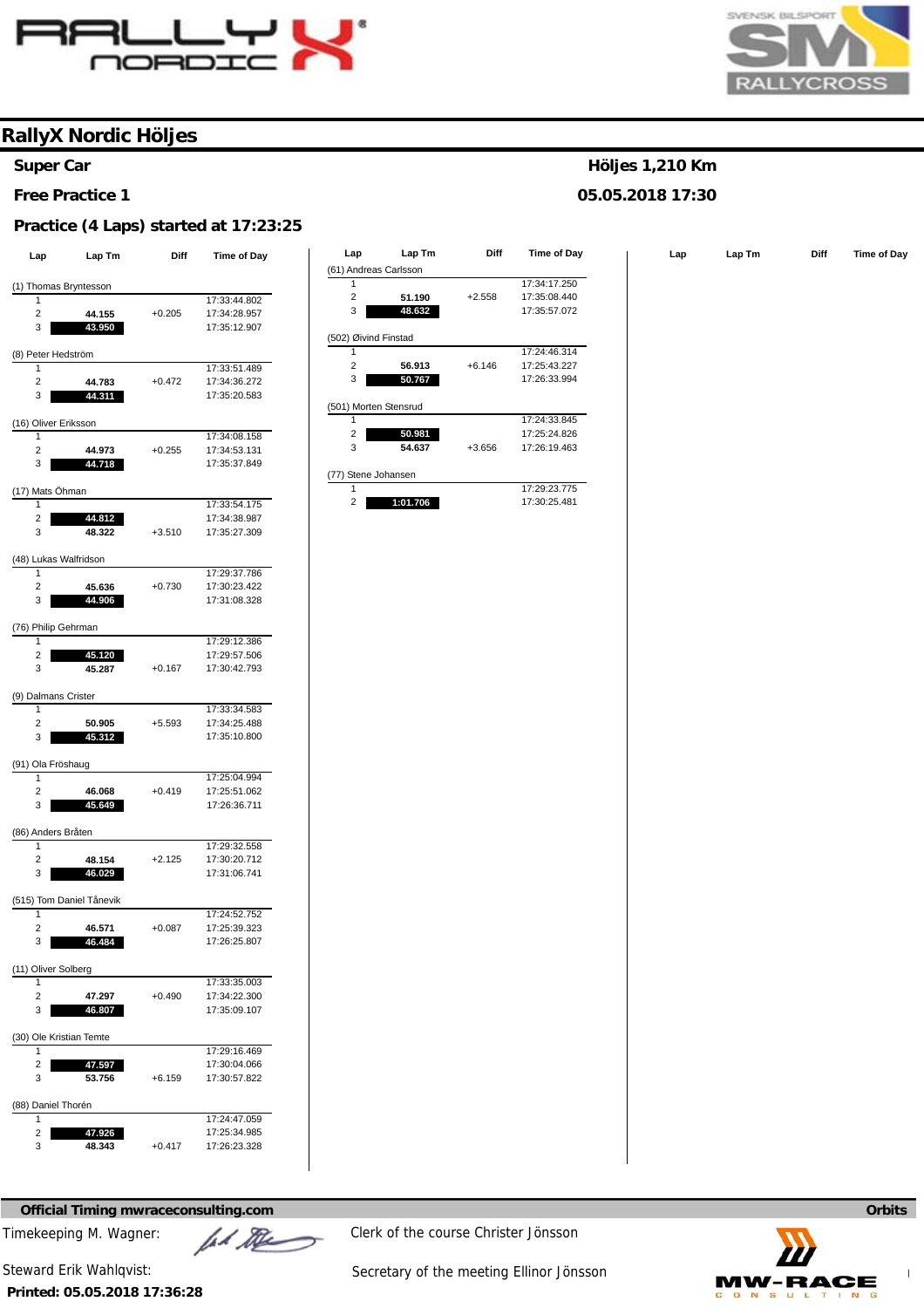

#### **Super Car**

**Free Practice 2** 

#### **Practice (4 Laps) started at 17:59:18**



# **Höljes 1,210 Km**

**05.05.2018 18:00** 

| Pos |     | No. Name                  | Entrant                  | Make             | Nat./Club            | Laps | Best Tm |       | Diff In Lap    | 2nd Best |
|-----|-----|---------------------------|--------------------------|------------------|----------------------|------|---------|-------|----------------|----------|
|     |     | <b>Thomas Bryntesson</b>  | JC RACETEKNIK            | Ford Fiesta      | NOR-NMK TRÖGSTAD     | 3    | 43.180  |       | 3              | 43.202   |
| 2   | 8   | Peter Hedström            | Hedströms Motorsport     | <b>VW Polo</b>   | SWE-Finnskoga MK     | 3    | 43.920  | 0.740 | 3              | 43.977   |
| 3   | 11  | <b>Oliver Solberg</b>     |                          | Citroën DS3      | SWE-LAF              | 3    | 43.926  | 0.746 | $\overline{2}$ | 47.707   |
| 4   | 16  | <b>Oliver Eriksson</b>    | Olsbergs MSE             | Ford Fiesta      | SWE-MK Speed         | 3    | 44.030  | 0.850 | $\overline{2}$ | 47.305   |
| 5   | 48  | <b>Lukas Walfridson</b>   | Helmia Motorsport        | Renault Clio     | <b>SWE-MK Ratten</b> | 3    | 44.544  | 1.364 | 3              | 45.342   |
| 6   | 76  | <b>Philip Gehrman</b>     |                          | <b>VW Beetle</b> | SWE-MK Kopparberg    | 3    | 44.664  | 1.484 | 3              | 44.944   |
|     | 91  | Ola Fröshaug              | <b>JC RACETEKNIK</b>     | Ford Fiesta      | NOR-NMK TRÖGSTAD     | 4    | 44.807  | 1.627 | 3              | 45.482   |
| 8   | 17  | Mats Öhman                | $\overline{\phantom{a}}$ | Ford Fiesta      | SWE-Tväråns IF       | 3    | 45.012  | 1.832 | $\overline{2}$ | 48.899   |
| 9   | 77  | Stene Johansen            | ٠                        | Renault Clio     | NOR-                 | 3    | 45.342  | 2.162 | 2              | 46.599   |
| 10  | 9   | <b>Dalmans Crister</b>    | Hedströms Motorsport     | VW Polo          | SWE-Malungs MK       | 3    | 45.627  | 2.447 | 3              | 48.992   |
| 11  | 61  | <b>Andreas Carlsson</b>   | Andreas Carlsson         | Renault Clio     | SWE-MK Team Westor   | 3    | 46.104  | 2.924 | 3              | 51.372   |
| 12  | 515 | <b>Tom Daniel Tånevik</b> | ٠                        | Volvo C30        | NOR-NMK Konsmo       | 3    | 46.380  | 3.200 | 2              | 50.535   |
| 13  | 88  | Daniel Thorén             | Hedströms Motorsport     | <b>VW Polo</b>   | SWE-Finnskag MK      | 3    | 46.847  | 3.667 | $\overline{2}$ | 47.312   |
| 14  | 30  | <b>Ole Kristian Temte</b> | Ole Kristian Temte       | Citroën C4 RX    | NOR-KNA Eiker        | 3    | 46.909  | 3.729 | 3              | 47.200   |
| 15  | 501 | <b>Morten Stensrud</b>    | Jører Kun NM             | Peugeot 207      | NOR-Nmk Grenland 4.  | 3    | 48.203  | 5.023 | 2              | 49.152   |
| 16  | 86  | Anders Bråten             |                          | <b>VW Beetle</b> | NOR-NMK Hönefoss     |      |         |       | 0              |          |
| 17  | 502 | Øivind Finstad            | Øivind Finstad           | Skoda Fabia      | NOR-                 | 3    |         |       |                |          |

**Official Timing mwraceconsulting.com Orbits** 

Timekeeping M. Wagner:  $\mathbb{Z}$   $\mathbb{Z}$  Clerk of the course Christer Jönsson

**Printed: 05.05.2018 18:14:57** 

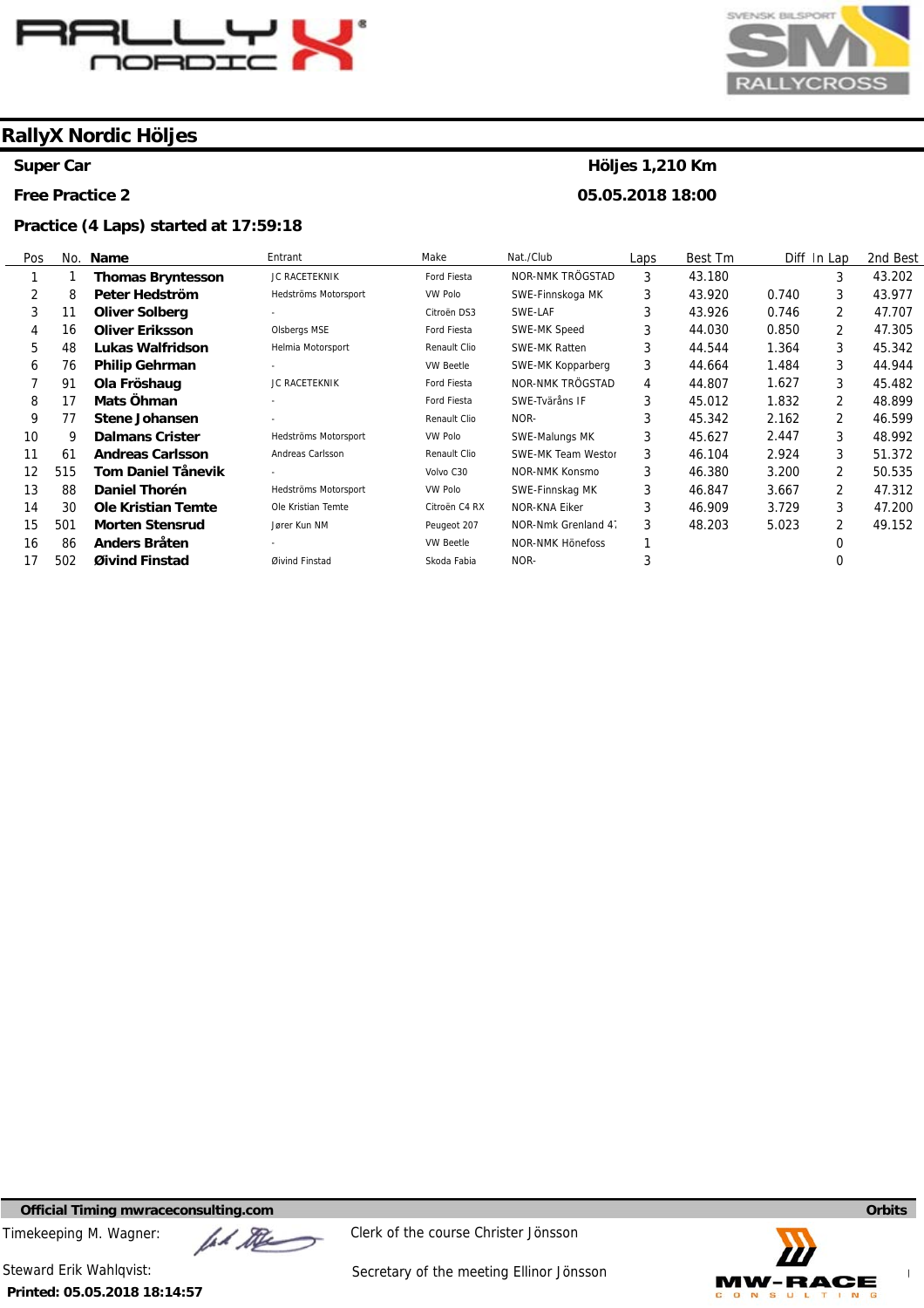



**Höljes 1,210 Km 05.05.2018 18:00** 

### **RallyX Nordic Höljes**

#### **Super Car**

**Free Practice 2** 

#### **Practice (4 Laps) started at 17:59:18**

| Lap                                   | Lap Tm           | Diff     | <b>Time of Day</b>           | Lap                       | Lap Tm   | <b>Diff</b> | Time of Day  | Lap | Lap Tm | Diff | Time of Day |
|---------------------------------------|------------------|----------|------------------------------|---------------------------|----------|-------------|--------------|-----|--------|------|-------------|
|                                       |                  |          |                              | (30) Ole Kristian Temte   |          |             |              |     |        |      |             |
| (1) Thomas Bryntesson<br>$\mathbf{1}$ |                  |          | 18:13:11.959                 | $\mathbf{1}$              |          |             | 18:08:17.328 |     |        |      |             |
| $\overline{c}$                        |                  |          |                              | $\sqrt{2}$                | 47.200   | $+0.291$    | 18:09:04.528 |     |        |      |             |
| 3                                     | 43.202<br>43.180 | $+0.022$ | 18:13:55.161<br>18:14:38.341 | 3                         | 46.909   |             | 18:09:51.437 |     |        |      |             |
|                                       |                  |          |                              |                           |          |             |              |     |        |      |             |
| (8) Peter Hedström                    |                  |          |                              | (501) Morten Stensrud     |          |             |              |     |        |      |             |
| -1                                    |                  |          | 18:12:44.519                 | $\mathbf{1}$              |          |             | 18:08:51.597 |     |        |      |             |
| $\overline{2}$                        | 43.977           | $+0.057$ | 18:13:28.496                 | $\overline{\mathbf{c}}$   | 48.203   |             | 18:09:39.800 |     |        |      |             |
| 3                                     | 43.920           |          | 18:14:12.416                 | $\ensuremath{\mathsf{3}}$ | 49.152   | $+0.949$    | 18:10:28.952 |     |        |      |             |
| (11) Oliver Solberg                   |                  |          |                              | (86) Anders Bråten        |          |             |              |     |        |      |             |
| $\mathbf{1}$                          |                  |          | 18:13:04.474                 | $\mathbf{1}$              |          |             | 18:00:43.161 |     |        |      |             |
| $\overline{c}$                        | 43.926           |          | 18:13:48.400                 |                           |          |             |              |     |        |      |             |
| 3                                     | 47.707           | $+3.781$ | 18:14:36.107                 | (502) Øivind Finstad      |          |             |              |     |        |      |             |
|                                       |                  |          |                              | $\mathbf{1}$              |          |             | 18:00:50.620 |     |        |      |             |
| (16) Oliver Eriksson                  |                  |          |                              | $\sqrt{2}$                | 52.892   | 4:00:01.883 | 18:01:43.512 |     |        |      |             |
| $\mathbf{1}$                          |                  |          | 18:08:13.007                 | $\sqrt{3}$                | 1:05.416 | 3:59:49.359 | 18:02:48.928 |     |        |      |             |
| $\overline{c}$                        | 44.030           |          | 18:08:57.037                 |                           |          |             |              |     |        |      |             |
| 3                                     | 47.305           | $+3.275$ | 18:09:44.342                 |                           |          |             |              |     |        |      |             |
| (48) Lukas Walfridson                 |                  |          |                              |                           |          |             |              |     |        |      |             |
| $\mathbf{1}$                          |                  |          | 18:00:20.120                 |                           |          |             |              |     |        |      |             |
| $\overline{c}$                        | 45.342           | $+0.798$ | 18:01:05.462                 |                           |          |             |              |     |        |      |             |
| 3                                     | 44.544           |          | 18:01:50.006                 |                           |          |             |              |     |        |      |             |
|                                       |                  |          |                              |                           |          |             |              |     |        |      |             |
| (76) Philip Gehrman                   |                  |          |                              |                           |          |             |              |     |        |      |             |
| 1                                     |                  |          | 18:00:31.375                 |                           |          |             |              |     |        |      |             |
| $\overline{c}$                        | 44.944           | $+0.280$ | 18:01:16.319                 |                           |          |             |              |     |        |      |             |
| 3                                     | 44.664           |          | 18:02:00.983                 |                           |          |             |              |     |        |      |             |
| (91) Ola Fröshaug                     |                  |          |                              |                           |          |             |              |     |        |      |             |
| 1                                     |                  |          | 18:08:06.277                 |                           |          |             |              |     |        |      |             |
| $\sqrt{2}$                            | 45.649           | $+0.842$ | 18:08:51.926                 |                           |          |             |              |     |        |      |             |
| 3                                     | 44.807           |          | 18:09:36.733                 |                           |          |             |              |     |        |      |             |
| $\overline{4}$                        | 45.482           | $+0.675$ | 18:10:22.215                 |                           |          |             |              |     |        |      |             |
|                                       |                  |          |                              |                           |          |             |              |     |        |      |             |
| (17) Mats Öhman<br>$\mathbf{1}$       |                  |          | 18:08:23.476                 |                           |          |             |              |     |        |      |             |
| $\sqrt{2}$                            | 45.012           |          | 18:09:08.488                 |                           |          |             |              |     |        |      |             |
| 3                                     | 48.899           | $+3.887$ | 18:09:57.387                 |                           |          |             |              |     |        |      |             |
|                                       |                  |          |                              |                           |          |             |              |     |        |      |             |
| (77) Stene Johansen                   |                  |          |                              |                           |          |             |              |     |        |      |             |
| 1                                     |                  |          | 18:13:02.260                 |                           |          |             |              |     |        |      |             |
| $\overline{c}$                        | 45.342           |          | 18:13:47.602                 |                           |          |             |              |     |        |      |             |
| 3                                     | 46.599           | $+1.257$ | 18:14:34.201                 |                           |          |             |              |     |        |      |             |
| (9) Dalmans Crister                   |                  |          |                              |                           |          |             |              |     |        |      |             |
| $\mathbf{1}$                          |                  |          | 18:12:53.530                 |                           |          |             |              |     |        |      |             |
| $\mathbf{2}$                          | 48.992           | $+3.365$ | 18:13:42.522                 |                           |          |             |              |     |        |      |             |
| 3                                     | 45.627           |          | 18:14:28.149                 |                           |          |             |              |     |        |      |             |
|                                       |                  |          |                              |                           |          |             |              |     |        |      |             |
| (61) Andreas Carlsson<br>$\mathbf{1}$ |                  |          |                              |                           |          |             |              |     |        |      |             |
| $\overline{2}$                        | 51.372           | $+5.268$ | 18:08:35.220<br>18:09:26.592 |                           |          |             |              |     |        |      |             |
| 3                                     | 46.104           |          | 18:10:12.696                 |                           |          |             |              |     |        |      |             |
|                                       |                  |          |                              |                           |          |             |              |     |        |      |             |
| (515) Tom Daniel Tånevik              |                  |          |                              |                           |          |             |              |     |        |      |             |
| $\mathbf{1}$                          |                  |          | 18:00:57.992                 |                           |          |             |              |     |        |      |             |
| $\overline{a}$                        | 46.380           |          | 18:01:44.372                 |                           |          |             |              |     |        |      |             |
| 3                                     | 50.535           | $+4.155$ | 18:02:34.907                 |                           |          |             |              |     |        |      |             |
| (88) Daniel Thorén                    |                  |          |                              |                           |          |             |              |     |        |      |             |
| 1                                     |                  |          | 18:00:39.564                 |                           |          |             |              |     |        |      |             |
| $\overline{a}$                        | 46.847           |          | 18:01:26.411                 |                           |          |             |              |     |        |      |             |
| 3                                     | 47.312           | $+0.465$ | 18:02:13.723                 |                           |          |             |              |     |        |      |             |

**Official Timing mwraceconsulting.com Orbits Orbits <b>Orbits Orbits Orbits Orbits Orbits Orbits** 

Timekeeping M. Wagner:  $\mu$  Music Clerk of the course Christer Jönsson

**Printed: 05.05.2018 18:15:11**  Steward Erik Wahlqvist: Steward Erik Wahlqvist: Secretary of the meeting Ellinor Jönsson

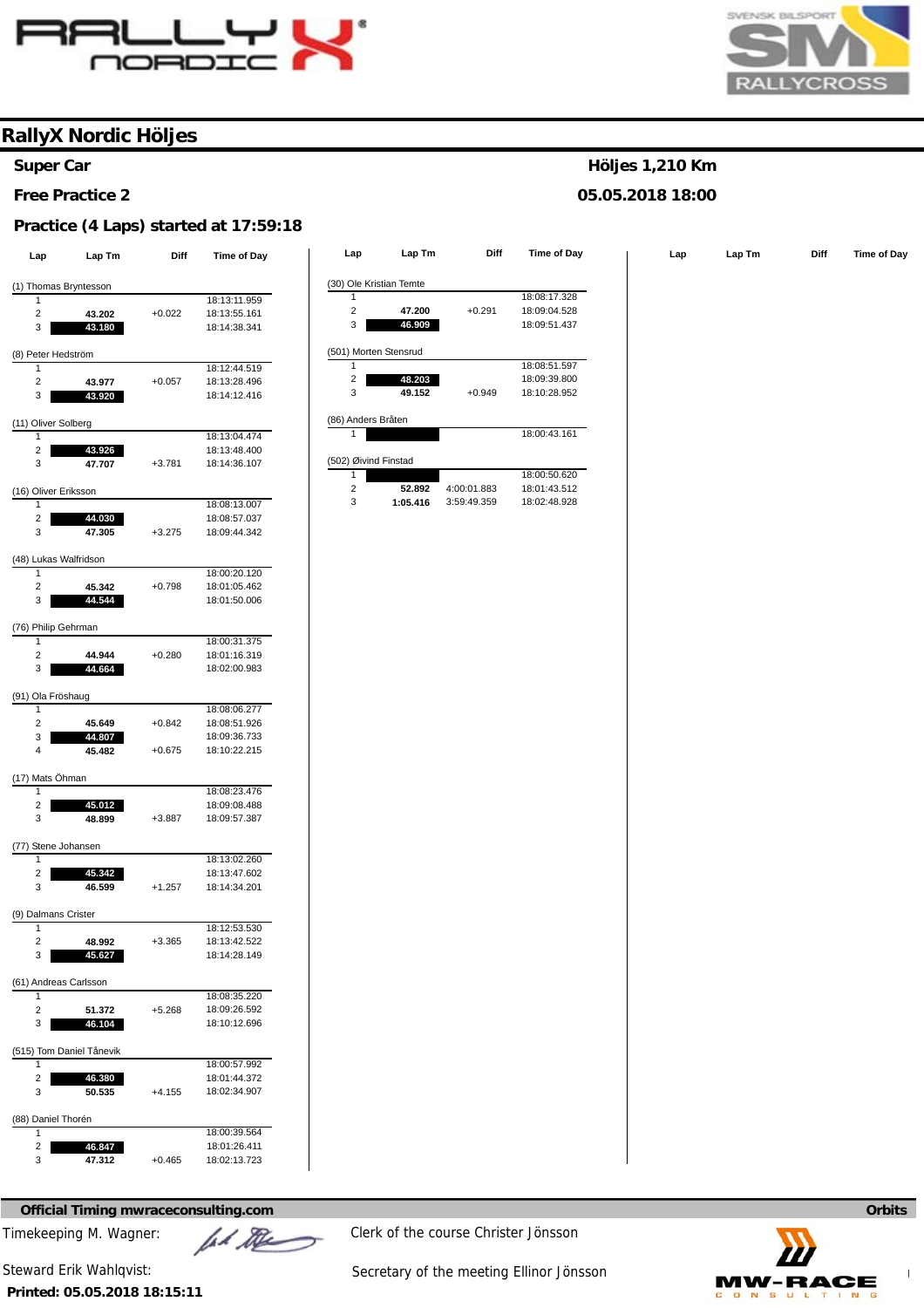

#### **Super Car**

#### **Warm up**

#### **Practice (2 Laps) started at 8:24:56**



# **Höljes 1,210 Km**

**06.05.2018 08:25** 

| Pos |     | No. Name                  | Entrant              | Make             | Nat./Club            | Laps           | Best Tm | Diff In Lap | 2nd Best |
|-----|-----|---------------------------|----------------------|------------------|----------------------|----------------|---------|-------------|----------|
|     |     | <b>Thomas Bryntesson</b>  | JC RACETEKNIK        | Ford Fiesta      | NOR-NMK TRÖGSTAD     | $\overline{2}$ | 43.396  | 2           |          |
|     | 16  | <b>Oliver Eriksson</b>    | Olsbergs MSE         | Ford Fiesta      | SWE-MK Speed         | 2              | 44.107  | 2<br>0.711  |          |
| 3   | 8   | Peter Hedström            | Hedströms Motorsport | VW Polo          | SWE-Finnskoga MK     | $\overline{2}$ | 44.434  | 2<br>1.038  |          |
| 4   | 17  | Mats Öhman                |                      | Ford Fiesta      | SWE-Tväråns IF       | 2              | 44.652  | 2<br>1.256  |          |
| 5   | 48  | Lukas Walfridson          | Helmia Motorsport    | Renault Clio     | <b>SWE-MK Ratten</b> | 2              | 44.832  | 2<br>1.436  |          |
| 6   | 76  | <b>Philip Gehrman</b>     |                      | <b>VW Beetle</b> | SWE-MK Kopparberg    | 2              | 44.909  | 2<br>1.513  |          |
|     | 9   | <b>Dalmans Crister</b>    | Hedströms Motorsport | VW Polo          | SWE-Malungs MK       | 2              | 45.752  | 2<br>2.356  |          |
| 8   | 91  | Ola Fröshaug              | JC RACETEKNIK        | Ford Fiesta      | NOR-NMK TRÖGSTAD     | 2              | 46.019  | 2<br>2.623  |          |
| 9   | 515 | <b>Tom Daniel Tånevik</b> |                      | Volvo C30        | NOR-NMK Konsmo       | 2              | 46.216  | 2<br>2.820  |          |
| 10  | 11  | <b>Oliver Solberg</b>     | ٠                    | Citroën DS3      | SWE-LAF              | 2              | 46.306  | 2<br>2.910  |          |
| 11  | 61  | <b>Andreas Carlsson</b>   | Andreas Carlsson     | Renault Clio     | SWE-MK Team Westor   | $\overline{2}$ | 46.366  | 2<br>2.970  |          |
| 12  | 86  | <b>Anders Bråten</b>      |                      | <b>VW Beetle</b> | NOR-NMK Hönefoss     | $\overline{2}$ | 46.659  | 2<br>3.263  |          |
| 13  | 30  | <b>Ole Kristian Temte</b> | Ole Kristian Temte   | Citroën C4 RX    | NOR-KNA Eiker        | 2              | 46.756  | 2<br>3.360  |          |
| 14  | 88  | Daniel Thorén             | Hedströms Motorsport | VW Polo          | SWE-Finnskag MK      | $\overline{2}$ | 46.883  | 2<br>3.487  |          |
| 15  | 77  | Stene Johansen            |                      | Renault Clio     | NOR-                 | 2              | 50.376  | 2<br>6.980  |          |
| 16  | 501 | <b>Morten Stensrud</b>    | Jører Kun NM         | Peugeot 207      | NOR-Nmk Grenland 4.  | $\overline{2}$ | 52.780  | 2<br>9.384  |          |
| 17  | 502 | Øivind Finstad            | Øivind Finstad       | Skoda Fabia      | NOR-                 |                |         | 0           |          |

**Official Timing mwraceconsulting.com Orbits** 

Timekeeping M. Wagner:  $\mathbb{Z}$   $\mathbb{Z}$  Clerk of the course Christer Jönsson

**Printed: 06.05.2018 08:38:38** 

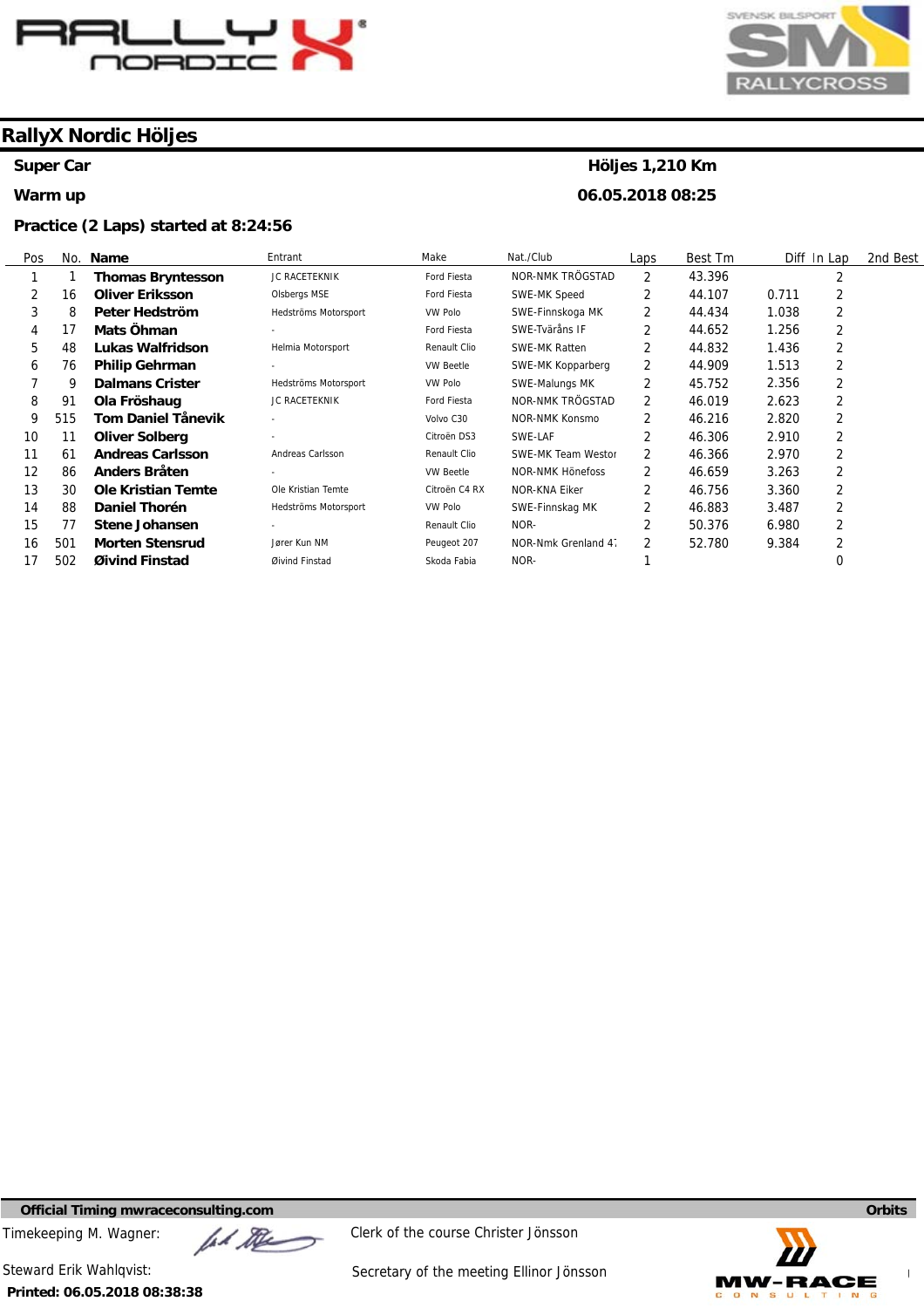



**Höljes 1,210 Km 06.05.2018 08:25** 

### **RallyX Nordic Höljes**

# **Super Car**

#### **Warm up**

#### **Practice (2 Laps) started at 8:24:56**

| Lap                                     | Lap Tm                   | Diff | <b>Time of Day</b> | Lap          | Lap Tm | Diff | Time of Day | Lap | $\ensuremath{\mathsf{Lap}}\xspace\ensuremath{\mathsf{Tm}}\xspace$ | Diff | <b>Time of Day</b> |
|-----------------------------------------|--------------------------|------|--------------------|--------------|--------|------|-------------|-----|-------------------------------------------------------------------|------|--------------------|
|                                         |                          |      |                    | $\mathbf{1}$ |        |      | 8:31:42.935 |     |                                                                   |      |                    |
|                                         | (1) Thomas Bryntesson    |      |                    |              |        |      |             |     |                                                                   |      |                    |
| -1                                      |                          |      | 8:28:10.506        |              |        |      |             |     |                                                                   |      |                    |
| $\overline{2}$                          | 43.396                   |      | 8:28:53.902        |              |        |      |             |     |                                                                   |      |                    |
| (16) Oliver Eriksson                    |                          |      |                    |              |        |      |             |     |                                                                   |      |                    |
| $\mathbf{1}$                            |                          |      | 8:37:19.516        |              |        |      |             |     |                                                                   |      |                    |
| $\overline{2}$                          | 44.107                   |      | 8:38:03.623        |              |        |      |             |     |                                                                   |      |                    |
|                                         |                          |      |                    |              |        |      |             |     |                                                                   |      |                    |
| (8) Peter Hedström                      |                          |      |                    |              |        |      |             |     |                                                                   |      |                    |
| $\overline{1}$                          |                          |      | 8:36:58.574        |              |        |      |             |     |                                                                   |      |                    |
| $2^{\circ}$                             | 44.434                   |      | 8:37:43.008        |              |        |      |             |     |                                                                   |      |                    |
| (17) Mats Öhman                         |                          |      |                    |              |        |      |             |     |                                                                   |      |                    |
| $\mathbf{1}$                            |                          |      | 8:37:02.163        |              |        |      |             |     |                                                                   |      |                    |
| $2^{\circ}$                             | 44.652                   |      | 8:37:46.815        |              |        |      |             |     |                                                                   |      |                    |
|                                         |                          |      |                    |              |        |      |             |     |                                                                   |      |                    |
| (48) Lukas Walfridson<br>$\mathbf{1}$   |                          |      | 8:27:51.553        |              |        |      |             |     |                                                                   |      |                    |
| $\overline{2}$                          | 44.832                   |      | 8:28:36.385        |              |        |      |             |     |                                                                   |      |                    |
|                                         |                          |      |                    |              |        |      |             |     |                                                                   |      |                    |
| (76) Philip Gehrman                     |                          |      |                    |              |        |      |             |     |                                                                   |      |                    |
| $\overline{1}$                          |                          |      | 8:27:48.129        |              |        |      |             |     |                                                                   |      |                    |
| $\overline{2}$                          | 44.909                   |      | 8:28:33.038        |              |        |      |             |     |                                                                   |      |                    |
| (9) Dalmans Crister                     |                          |      |                    |              |        |      |             |     |                                                                   |      |                    |
| $\overline{1}$                          |                          |      | 8:31:18.336        |              |        |      |             |     |                                                                   |      |                    |
| $\overline{a}$                          | 45.752                   |      | 8:32:04.088        |              |        |      |             |     |                                                                   |      |                    |
|                                         |                          |      |                    |              |        |      |             |     |                                                                   |      |                    |
| (91) Ola Fröshaug<br>$\mathbf{1}$       |                          |      | 8:28:20.331        |              |        |      |             |     |                                                                   |      |                    |
| $\overline{2}$                          | 46.019                   |      | 8:29:06.350        |              |        |      |             |     |                                                                   |      |                    |
|                                         |                          |      |                    |              |        |      |             |     |                                                                   |      |                    |
|                                         | (515) Tom Daniel Tånevik |      |                    |              |        |      |             |     |                                                                   |      |                    |
| $\mathbf{1}$                            |                          |      | 8:27:58.541        |              |        |      |             |     |                                                                   |      |                    |
| $\overline{2}$                          | 46.216                   |      | 8:28:44.757        |              |        |      |             |     |                                                                   |      |                    |
| (11) Oliver Solberg                     |                          |      |                    |              |        |      |             |     |                                                                   |      |                    |
| $\mathbf{1}$                            |                          |      | 8:31:24.527        |              |        |      |             |     |                                                                   |      |                    |
| $\overline{2}$                          | 46.306                   |      | 8:32:10.833        |              |        |      |             |     |                                                                   |      |                    |
|                                         |                          |      |                    |              |        |      |             |     |                                                                   |      |                    |
| (61) Andreas Carlsson<br>$\overline{1}$ |                          |      | 8:37:29.970        |              |        |      |             |     |                                                                   |      |                    |
| $\overline{2}$                          | 46.366                   |      | 8:38:16.336        |              |        |      |             |     |                                                                   |      |                    |
|                                         |                          |      |                    |              |        |      |             |     |                                                                   |      |                    |
| (86) Anders Bråten                      |                          |      |                    |              |        |      |             |     |                                                                   |      |                    |
| $\overline{1}$                          |                          |      | 8:31:08.343        |              |        |      |             |     |                                                                   |      |                    |
| $\overline{2}$                          | 46.659                   |      | 8:31:55.002        |              |        |      |             |     |                                                                   |      |                    |
| (30) Ole Kristian Temte                 |                          |      |                    |              |        |      |             |     |                                                                   |      |                    |
| $\mathbf{1}$                            |                          |      | 8:31:32.399        |              |        |      |             |     |                                                                   |      |                    |
| $\overline{2}$                          | 46.756                   |      | 8:32:19.155        |              |        |      |             |     |                                                                   |      |                    |
|                                         |                          |      |                    |              |        |      |             |     |                                                                   |      |                    |
| (88) Daniel Thorén<br>$\mathbf{1}$      |                          |      | 8:37:09.924        |              |        |      |             |     |                                                                   |      |                    |
| $\overline{2}$                          | 46.883                   |      | 8:37:56.807        |              |        |      |             |     |                                                                   |      |                    |
|                                         |                          |      |                    |              |        |      |             |     |                                                                   |      |                    |
| (77) Stene Johansen                     |                          |      |                    |              |        |      |             |     |                                                                   |      |                    |
| $\mathbf{1}$                            |                          |      | 8:31:11.941        |              |        |      |             |     |                                                                   |      |                    |
| $\overline{2}$                          | 50.376                   |      | 8:32:02.317        |              |        |      |             |     |                                                                   |      |                    |
| (501) Morten Stensrud                   |                          |      |                    |              |        |      |             |     |                                                                   |      |                    |
| $\mathbf{1}$                            |                          |      | 8:28:30.180        |              |        |      |             |     |                                                                   |      |                    |
| $\overline{2}$                          | 52.780                   |      | 8:29:22.960        |              |        |      |             |     |                                                                   |      |                    |
|                                         |                          |      |                    |              |        |      |             |     |                                                                   |      |                    |
| (502) Øivind Finstad                    |                          |      |                    |              |        |      |             |     |                                                                   |      |                    |
|                                         |                          |      |                    |              |        |      |             |     |                                                                   |      |                    |

#### **Official Timing mwraceconsulting.com Orbits Orbits <b>Orbits Orbits Orbits Orbits Orbits Orbits**

**Printed: 06.05.2018 08:39:01** 

Timekeeping M. Wagner:  $\mathbb{Z}$   $\mathbb{Z}$  Clerk of the course Christer Jönsson

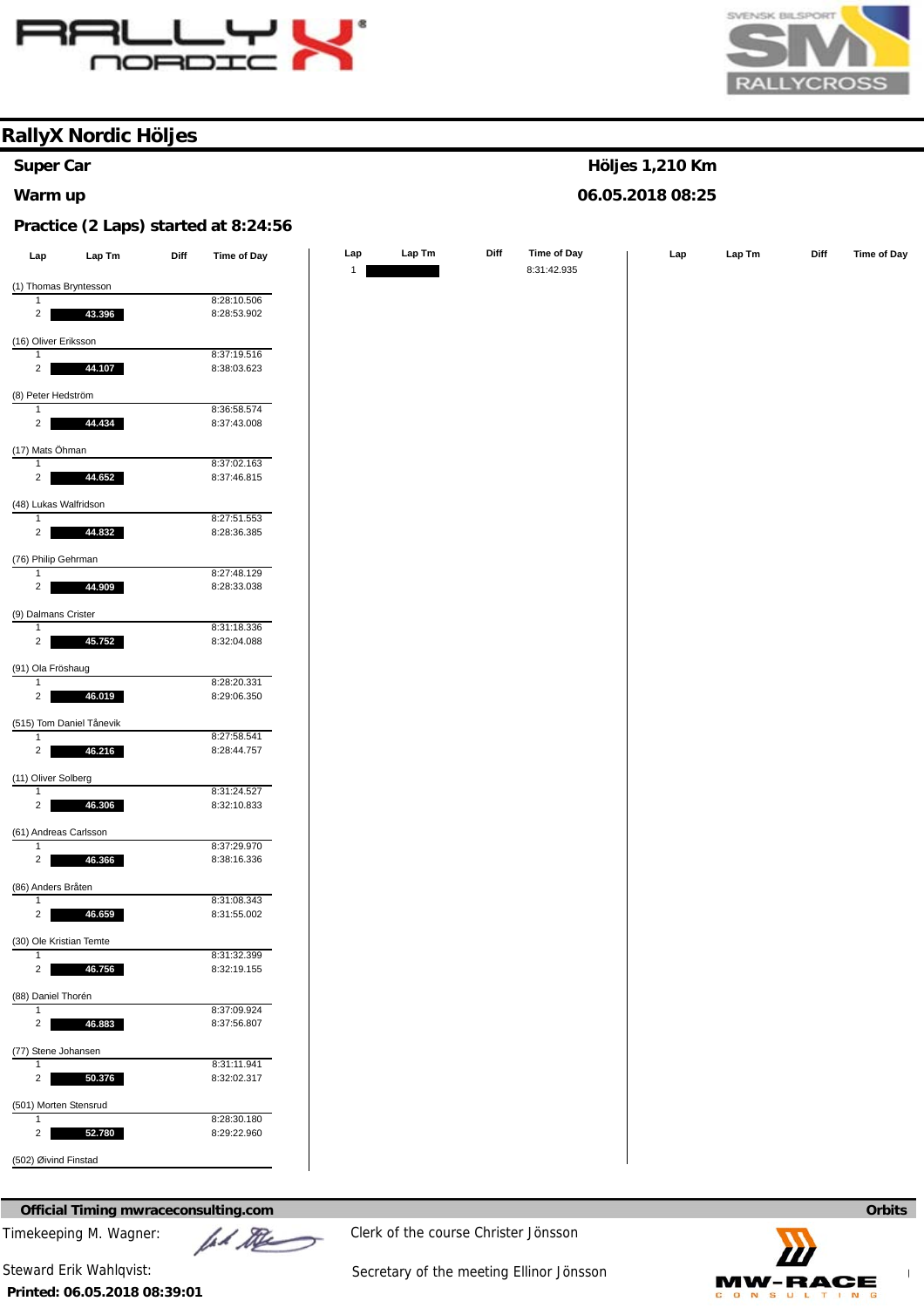

**Results Omgang 1 Class Supercar**



**AALLYL** 

 $\blacksquare$ 

|                |              |                                                |                                           |            |                          |                  |                  |                  | <b>NORDIC 11</b> |      |
|----------------|--------------|------------------------------------------------|-------------------------------------------|------------|--------------------------|------------------|------------------|------------------|------------------|------|
| Pos            | No.          | <b>Driver</b><br>Entrant                       | Club<br>Car                               | Total Tm.  | Diff                     | Lap <sub>1</sub> | Lap <sub>2</sub> | Lap <sub>3</sub> | Lap <sub>4</sub> | Pts. |
| 1              | 16           | Oliver Eriksson<br><b>Olsbergs MSE</b>         | SWE-MK Speed<br>Ford Fiesta               | 3:01.298   | $\overline{\phantom{a}}$ | 47,226           | 43,739           | 43,772           | 46,561           | 50   |
| $\overline{2}$ | $\mathbf{1}$ | Thomas Bryntesson<br>JC RACETEKNIK             | NOR-NMK TRÖGSTAD<br>Ford Fiesta           | 3:01.791   | 0.493                    | 46,954           | 43,707           | 44,060           | 47,070           | 45   |
| 3              | 8            | Peter Hedström<br>Hedströms Motorsport         | SWE-Finnskoga MK<br>VW Polo               | 3:04.847   | 3.549                    | 47,391           | 44,661           | 44,765           | 48,030           | 42   |
| 4              | 48           | Lukas Walfridson<br>Helmia Motorsport          | <b>SWE-MK Ratten</b><br>Renault Clio      | 3:05.644   | 4.346                    | 49,308           | 44,246           | 44,187           | 47,903           | 40   |
| 5              | 17           | Mats Öhman                                     | SWE-Tväråns IF<br>Ford Fiesta             | 3:06.106   | 4.808                    | 48,843           | 47,959           | 44,426           | 44,878           | 39   |
| 6              | 91           | Ola Fröshaug<br>JC RACETEKNIK                  | NOR-NMK TRÖGSTAD<br>Ford Fiesta           | 3:07.527   | 6.229                    | 48,396           | 45,070           | 45,761           | 48,300           | 38   |
| 7              | 76           | Philip Gehrman                                 | <b>SWE-MK Kopparberg</b><br>VW Beetle     | 3:08.797   | 7.499                    | 51,927           | 45,135           | 45,897           | 45,838           | 37   |
| 8              | 61           | Andreas Carlsson<br>Andreas Carlsson           | <b>SWE-MK Team Westom</b><br>Renault Clio | 3:09.429   | 8.131                    | 49,630           | 45,657           | 45,381           | 48,761           | 36   |
| 9              | 86           | Anders Bråten                                  | NOR-NMK Hönefoss<br>VW Beetle             | 3:10.390   | 9.092                    | 53,435           | 45,961           | 45,711           | 45,283           | 35   |
| 10             | 9            | <b>Dalmans Crister</b><br>Hedströms Motorsport | <b>SWE-Malungs MK</b><br>VW Polo          | 3:11.165   | 9.867                    | 53,677           | 46,864           | 45,378           | 45,246           | 34   |
| 11             | 30           | Ole Kristian Temte<br>Ole Kristian Temte       | NOR-KNA Eiker<br>Citroën C4 RX            | 3:12.648   | 11.350                   | 49,363           | 46,186           | 46,869           | 50,230           | 33   |
| 12             | 88           | Daniel Thorén<br>Hedströms Motorsport          | SWE-Finnskag MK<br>VW Polo                | 3:15.185   | 13.887                   | 50,420           | 50,142           | 47,807           | 46,816           | 32   |
| 13             | 515          | Tom Daniel Tånevik                             | <b>NOR-NMK Konsmo</b><br>Volvo C30        | 3:16.013   | 14.715                   | 56,132           | 46,115           | 46,256           | 47,510           | 31   |
| 14             | 502          | Øivind Finstad<br>Øivind Finstad               | NOR-<br>Skoda Fabia                       | 3:29.304   | 28.006                   | 57,940           | 49,729           | 50,138           | 51,497           | 30   |
| 15             | 77           | Stene Johansen                                 | NOR-<br>Renault Clio                      | 3:30.856   | 29.558                   | 53,762           | 46,735           | 47,742           | 1:02,617         | 29   |
| 16             | 501          | Morten Stensrud<br>Jører Kun NM                | NOR-Nmk Grenland 47738<br>Peugeot 207     | 3:33.828   | 32.530                   | 53,168           | 57,163           | 53,688           | 49,809           | 28   |
| <b>DNF</b>     | 11           | Oliver Solberg                                 | SWE-LAF<br>Citroën DS3                    | <b>DNF</b> |                          |                  |                  |                  |                  | 26   |

These results are provisional until the conclusion of any judicial and technical matters Info:

Drivers included: 17 Clerk of the course Christer Jönsson Steward Erik Wahlqvist Secretary of the meeting Ellinor Jönsson Secretary of the meeting Ellinor Jönsson fal the published: printed: 06.05.2018 09:44 page 1 of 2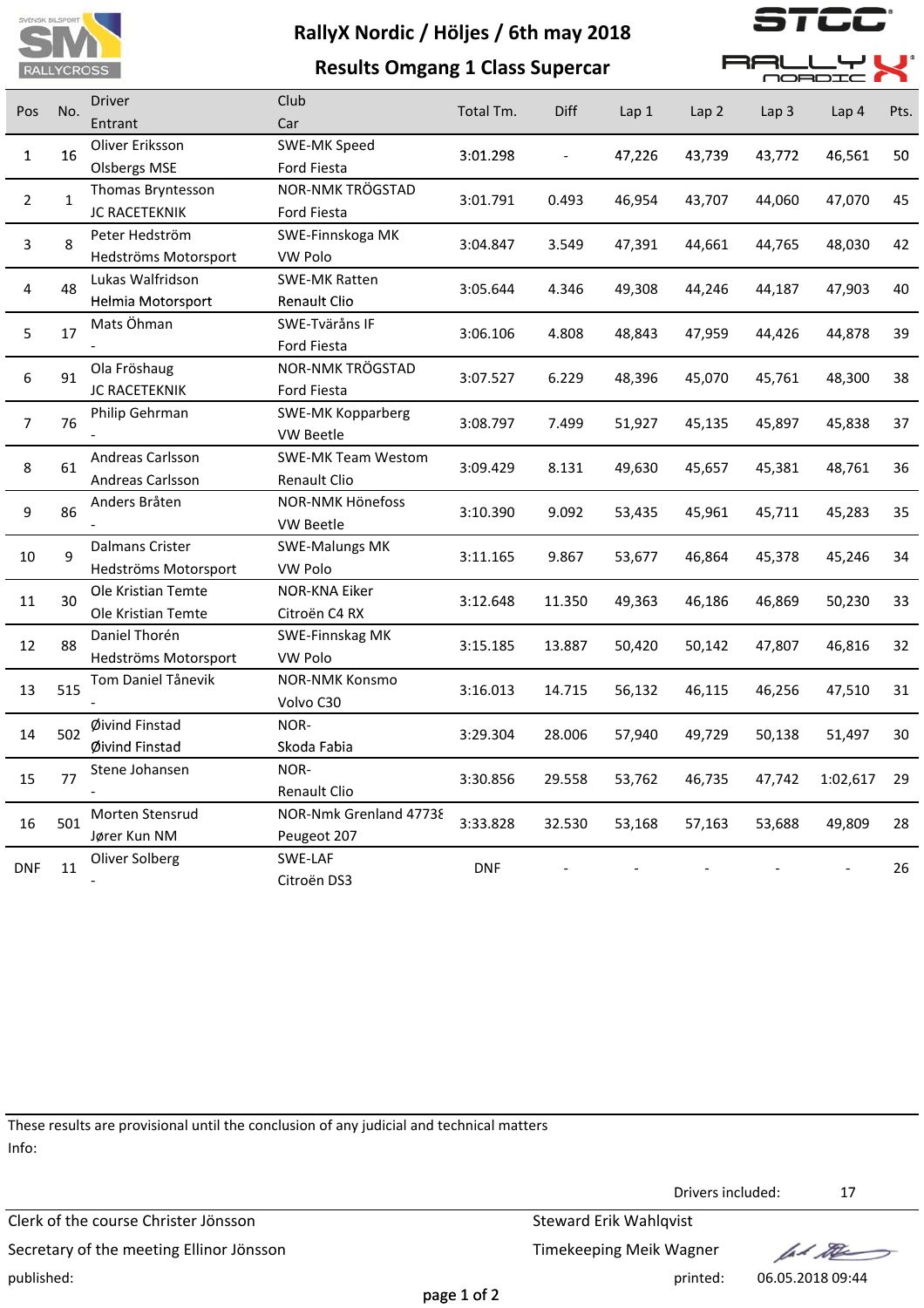

# **Class Supercar**



# **Startgrid Omgang 2**

|     |     | Heat 23 OMG1    |  |
|-----|-----|-----------------|--|
| Pos | No. | Name            |  |
| 1   | 77  | Stene Johansen  |  |
| 2   | 501 | Morten Stensrud |  |
| 3   | 11  | Oliver Solberg  |  |
| 4   |     |                 |  |
| 5   |     |                 |  |
| 6   |     |                 |  |

|     | Heat 24 OMG1 |                    |  |  |  |  |
|-----|--------------|--------------------|--|--|--|--|
| Pos | No.          | Name               |  |  |  |  |
|     | 30           | Ole Kristian Temte |  |  |  |  |
|     | 88           | Daniel Thorén      |  |  |  |  |
| 3   | 515          | Tom Daniel Tånevik |  |  |  |  |
| 4   | 502          | Øivind Finstad     |  |  |  |  |
| 5   |              |                    |  |  |  |  |
|     |              |                    |  |  |  |  |

|     |     | Heat 25 OMG1     |  |
|-----|-----|------------------|--|
| Pos | No. | <b>Name</b>      |  |
| 1   | 91  | Ola Fröshaug     |  |
|     | 76  | Philip Gehrman   |  |
| 3   | 61  | Andreas Carlsson |  |
| 4   | 86  | Anders Bråten    |  |
|     | q   | Dalmans Crister  |  |
|     |     |                  |  |

|               |     | Heat 26 OMG1      |  |
|---------------|-----|-------------------|--|
| Pos           | No. | Name              |  |
| 1             | 16  | Oliver Eriksson   |  |
| $\mathcal{P}$ | 1   | Thomas Bryntesson |  |
| 3             | 8   | Peter Hedström    |  |
| 4             | 48  | Lukas Walfridson  |  |
| 5             | 17  | Mats Öhman        |  |
|               |     |                   |  |

| Pos          | No. | $\overline{\mathsf{Name}}$ |
|--------------|-----|----------------------------|
| $\mathbf{1}$ |     |                            |
| 2            |     |                            |
| 3            |     |                            |
| 4            |     |                            |
| 5            |     |                            |
| 6            |     |                            |

| Pos | No. | Name |
|-----|-----|------|
| 1   |     |      |
| っ   |     |      |
| 3   |     |      |
|     |     |      |
| 5   |     |      |
| 6   |     |      |

#### Clerk of the course Christer Jönsson Steward Erik Wahlqvist

Secretary of the meeting Ellinor Jönsson Timekeeping Meik Wagner



published: 06.05.2018 09:45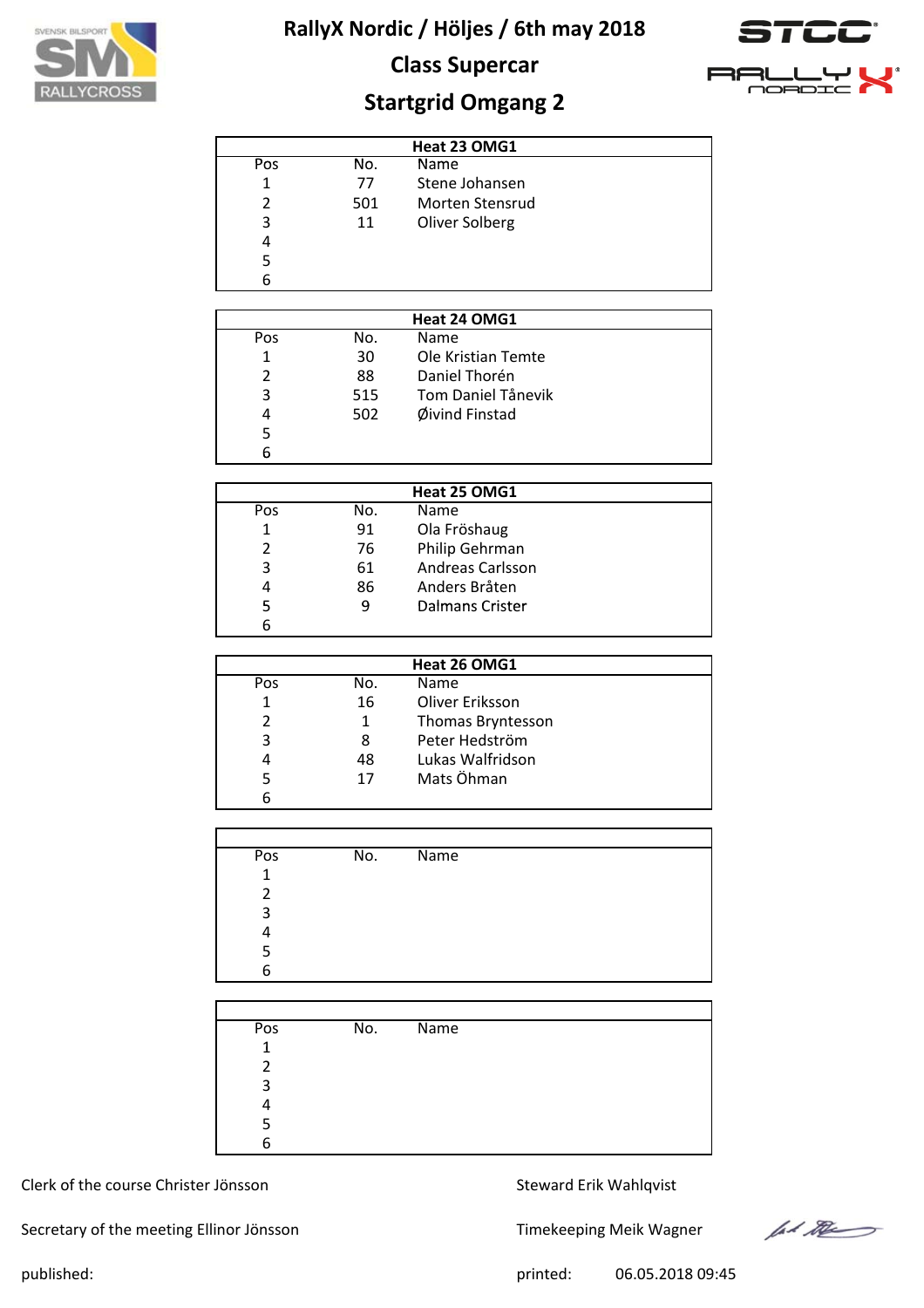

|                         | <b>RALLYCROSS</b> |                                           | <b>Results Omgang 2 Class Supercar</b>    |           |        |        |                  | <b>RA</b><br><b>MORDI</b> |        |      |
|-------------------------|-------------------|-------------------------------------------|-------------------------------------------|-----------|--------|--------|------------------|---------------------------|--------|------|
| Pos                     | No.               | <b>Driver</b><br>Entrant                  | Club<br>Car                               | Total Tm. | Diff   | Lap1   | Lap <sub>2</sub> | Lap <sub>3</sub>          | Lap 4  | Pts. |
| $\mathbf{1}$            | 11                | Oliver Solberg                            | SWE-LAF<br>Citroën DS3                    | 3:00.956  |        | 46,892 | 43,843           | 43,833                    | 46,388 | 50   |
| $\overline{2}$          | 16                | Oliver Eriksson<br><b>Olsbergs MSE</b>    | SWE-MK Speed<br>Ford Fiesta               | 3:01.362  | 0.406  | 47,344 | 44,068           | 43,781                    | 46,169 | 45   |
| 3                       | 48                | Lukas Walfridson<br>Helmia Motorsport     | <b>SWE-MK Ratten</b><br>Renault Clio      | 3:04.728  | 3.772  | 51,535 | 44,483           | 44,390                    | 44,320 | 42   |
| $\overline{\mathbf{4}}$ | 8                 | Peter Hedström<br>Hedströms Motorsport    | SWE-Finnskoga MK<br><b>VW Polo</b>        | 3:05.267  | 4.311  | 49,152 | 47,952           | 44,196                    | 43,967 | 40   |
| 5                       | 17                | Mats Öhman                                | SWE-Tväråns IF<br>Ford Fiesta             | 3:06.142  | 5.186  | 48,900 | 44,048           | 44,488                    | 48,706 | 39   |
| 6                       | 76                | Philip Gehrman                            | <b>SWE-MK Kopparberg</b><br>VW Beetle     | 3:06.365  | 5.409  | 48,035 | 45,057           | 45,030                    | 48,243 | 38   |
| $\overline{7}$          | 77                | Stene Johansen                            | NOR-<br>Renault Clio                      | 3:08.184  | 7.228  | 49,394 | 45,078           | 48,243                    | 45,469 | 37   |
| 8                       | 91                | Ola Fröshaug<br>JC RACETEKNIK             | <b>NOR-NMK TRÖGSTAD</b><br>Ford Fiesta    | 3:08.309  | 7.353  | 49,045 | 45,544           | 45,591                    | 48,129 | 36   |
| 9                       | 86                | Anders Bråten                             | <b>NOR-NMK Hönefoss</b><br>VW Beetle      | 3:10.000  | 9.044  | 53,214 | 45,631           | 45,469                    | 45,686 | 35   |
| 10                      | 9                 | Dalmans Crister<br>Hedströms Motorsport   | <b>SWE-Malungs MK</b><br><b>VW Polo</b>   | 3:10.989  | 10.033 | 51,134 | 45,007           | 45,186                    | 49,662 | 34   |
| 11                      | 61                | Andreas Carlsson<br>Andreas Carlsson      | <b>SWE-MK Team Westom</b><br>Renault Clio | 3:11.733  | 10.777 | 54,110 | 45,311           | 46,176                    | 46,136 | 33   |
| 12                      | 88                | Daniel Thorén<br>Hedströms Motorsport     | SWE-Finnskag MK<br><b>VW Polo</b>         | 3:13.249  | 12.293 | 50,138 | 46,590           | 50,575                    | 45,946 | 32   |
| 13                      | 30                | Ole Kristian Temte<br>Ole Kristian Temte  | NOR-KNA Eiker<br>Citroën C4 RX            | 3:13.952  | 12.996 | 49,397 | 46,850           | 46,980                    | 50,725 | 31   |
| 14                      | $\mathbf{1}$      | Thomas Bryntesson<br><b>JC RACETEKNIK</b> | NOR-NMK TRÖGSTAD<br>Ford Fiesta           | 3:19.418  | 18.462 | 58,583 | 46,929           | 46,804                    | 47,102 | 30   |
| 15                      | 515               | Tom Daniel Tånevik                        | <b>NOR-NMK Konsmo</b><br>Volvo C30        | 3:22.659  | 21.703 | 51,224 | 53,911           | 48,329                    | 49,195 | 29   |
| 16                      | 502               | Øivind Finstad<br>Øivind Finstad          | NOR-<br>Skoda Fabia                       | 3:24.775  | 23.819 | 57,317 | 49,779           | 48,949                    | 48,730 | 28   |
| 17                      | 501               | Morten Stensrud<br>Jører Kun NM           | NOR-Nmk Grenland 47738<br>Peugeot 207     | 3:29.033  | 28.077 | 51,749 | 51,684           | 58,048                    | 47,552 | 27   |

These results are provisional until the conclusion of any judicial and technical matters Info: No. 88 warning

Drivers included: 17 Clerk of the course Christer Jönsson Steward Erik Wahlqvist Secretary of the meeting Ellinor Jönsson Secretary of the meeting Ellinor Jönsson let the published: printed: 06.05.2018 11:03 page 1 of 2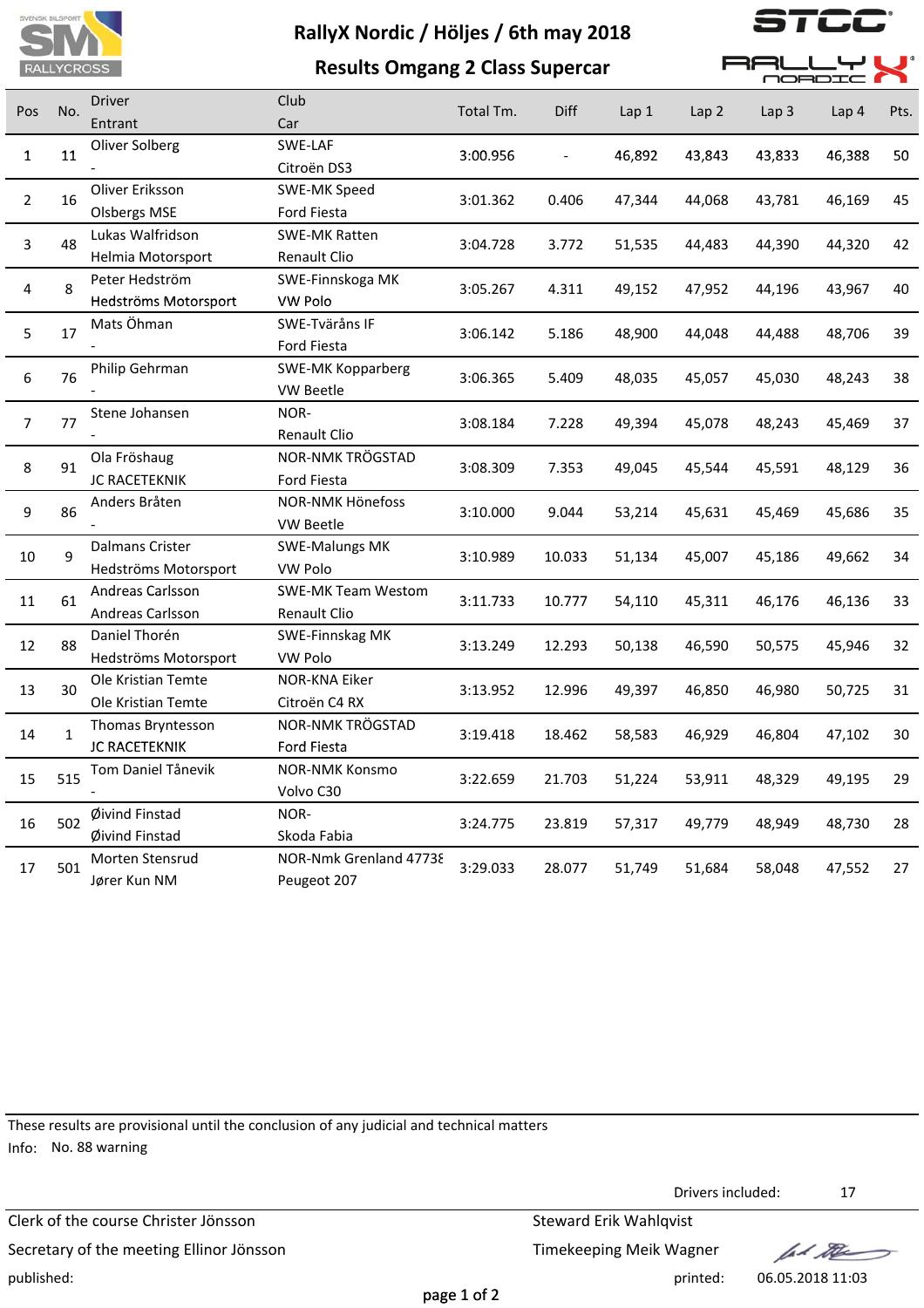





# **Startgrid Omgang 3**

|     |     | Heat 36 OMG1           |  |
|-----|-----|------------------------|--|
| Pos | No. | <b>Name</b>            |  |
| 1   | 515 | Tom Daniel Tånevik     |  |
| 2   | 502 | Øivind Finstad         |  |
| 3   | 501 | <b>Morten Stensrud</b> |  |
| 4   |     |                        |  |
| 5   |     |                        |  |
| 6   |     |                        |  |

|     |     | Heat 37 OMG1       |
|-----|-----|--------------------|
| Pos | No. | <b>Name</b>        |
| 1   | 61  | Andreas Carlsson   |
| 2   | 88  | Daniel Thorén      |
| 3   | 30  | Ole Kristian Temte |
| 4   | 1   | Thomas Bryntesson  |
| 5   |     |                    |
| 6   |     |                    |

|     | Heat 38 OMG1 |                 |  |  |  |  |
|-----|--------------|-----------------|--|--|--|--|
| Pos | No.          | <b>Name</b>     |  |  |  |  |
| 1   | 76           | Philip Gehrman  |  |  |  |  |
|     | 77           | Stene Johansen  |  |  |  |  |
| 3   | 91           | Ola Fröshaug    |  |  |  |  |
| 4   | 86           | Anders Bråten   |  |  |  |  |
| 5   | 9            | Dalmans Crister |  |  |  |  |
| 6   |              |                 |  |  |  |  |

|               |     | Heat 39 OMG1     |  |
|---------------|-----|------------------|--|
| Pos           | No. | Name             |  |
| 1             | 11  | Oliver Solberg   |  |
| $\mathcal{P}$ | 16  | Oliver Eriksson  |  |
| 3             | 48  | Lukas Walfridson |  |
| 4             | 8   | Peter Hedström   |  |
| 5             | 17  | Mats Öhman       |  |
|               |     |                  |  |

| Pos | No. | $\overline{\mathsf{Name}}$ |
|-----|-----|----------------------------|
| 1   |     |                            |
| 2   |     |                            |
| 3   |     |                            |
| 4   |     |                            |
| 5   |     |                            |
| 6   |     |                            |

| Pos         | No. | Name |
|-------------|-----|------|
| $\mathbf 1$ |     |      |
| າ           |     |      |
| 3           |     |      |
|             |     |      |
|             |     |      |
| հ           |     |      |

#### Clerk of the course Christer Jönsson Steward Erik Wahlqvist

Secretary of the meeting Ellinor Jönsson Timekeeping Meik Wagner



published: 06.05.2018 11:03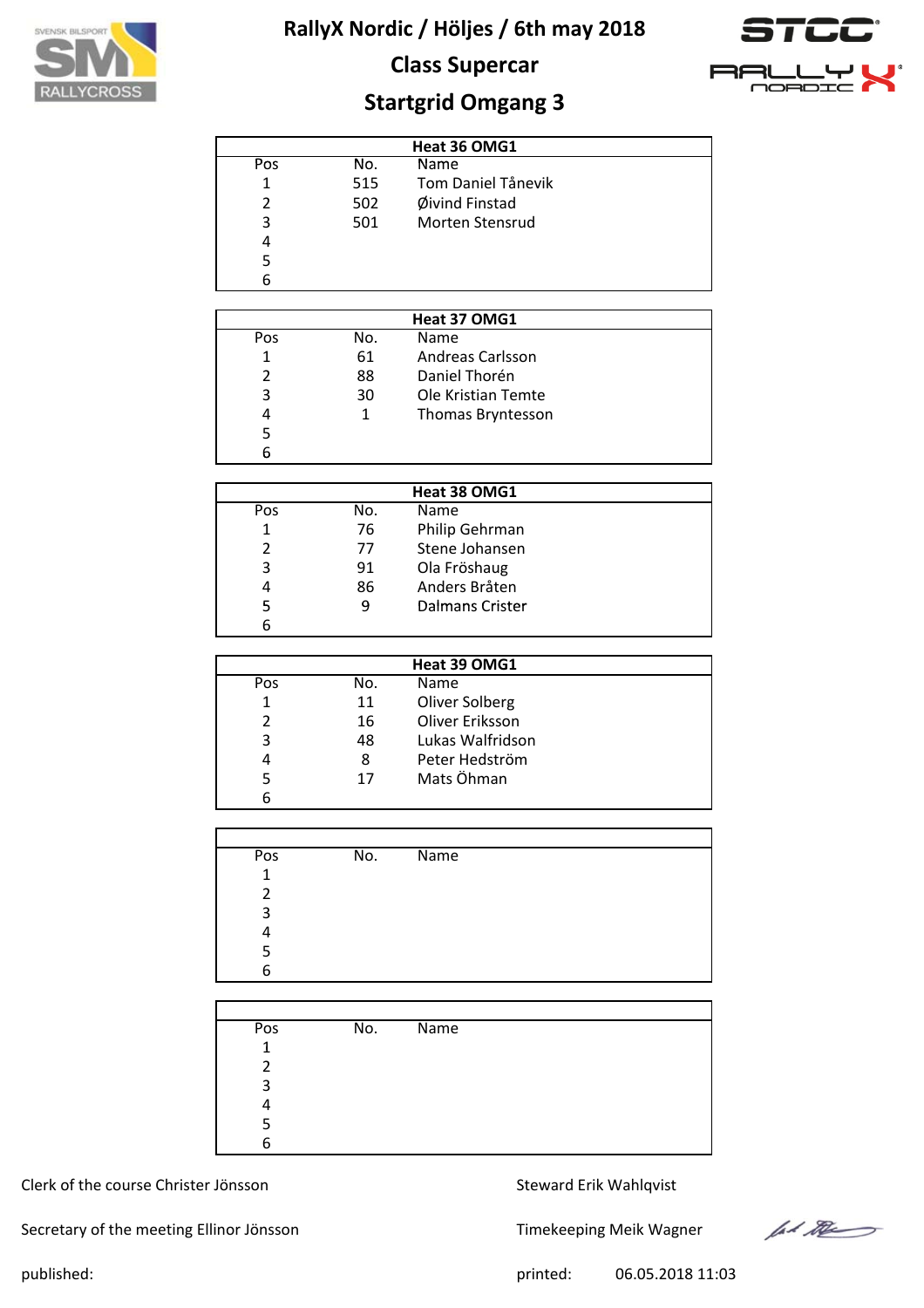





| $\Box$ $\Box$<br>—1 | ◡╹             | I I |
|---------------------|----------------|-----|
|                     |                |     |
|                     | ORDIC <b>M</b> |     |

|                | Pos No.      | Driver                 | Club                      | OMG <sub>1</sub> | OMG <sub>2</sub>  | OMG <sub>3</sub> | <b>OMG</b> | Int            | SF <sub>1</sub> | SF <sub>2</sub> | SF <sub>3</sub> | Final | <b>CH</b>      |
|----------------|--------------|------------------------|---------------------------|------------------|-------------------|------------------|------------|----------------|-----------------|-----------------|-----------------|-------|----------------|
|                |              | Entrant                | Car                       |                  |                   |                  | total      | Pts.           |                 |                 |                 |       | Pts.           |
| 1              | 16           | Oliver Eriksson        | SWE-MK Speed              | 50               | 45                |                  | 95         | 16             |                 |                 |                 |       | 16             |
|                |              | <b>Olsbergs MSE</b>    | Ford Fiesta               |                  | 3:01.298 3:01.362 |                  |            |                |                 |                 |                 |       |                |
| $\overline{2}$ | 48           | Lukas Walfridson       | <b>SWE-MK Ratten</b>      | 40               | 42                |                  | 82         | 15             |                 |                 |                 |       | 15             |
|                |              | Helmia Motorsport      | Renault Clio              |                  | 3:05.644 3:04.728 |                  |            |                |                 |                 |                 |       |                |
| 3              | 8            | Peter Hedström         | SWE-Finnskoga MK          | 42               | 40                |                  | 82         | 14             |                 |                 |                 |       | 14             |
|                |              | Hedströms Motorsport   | <b>VW Polo</b>            |                  | 3:04.847 3:05.267 |                  |            |                |                 |                 |                 |       |                |
| 4              | 17           | Mats Öhman             | SWE-Tväråns IF            | 39               | 39                |                  | 78         | 13             |                 |                 |                 |       | 13             |
|                |              |                        | Ford Fiesta               |                  | 3:06.106 3:06.142 |                  |            |                |                 |                 |                 |       |                |
| 5              | 11           | Oliver Solberg         | SWE-LAF                   | 26               | 50                |                  | 76         | 12             |                 |                 |                 |       | 12             |
|                |              |                        | Citroën DS3               | <b>DNF</b>       | 3:00.956          |                  |            |                |                 |                 |                 |       |                |
|                | 76           | Philip Gehrman         | <b>SWE-MK Kopparberg</b>  | 37               | 38                |                  |            |                |                 |                 |                 |       |                |
| 6              |              |                        | <b>VW Beetle</b>          |                  | 3:08.797 3:06.365 |                  | 75         | 11             |                 |                 |                 |       | 11             |
| $\overline{7}$ | $\mathbf{1}$ | Thomas Bryntesson      | NOR-NMK TRÖGSTAD          | 45               | 30                |                  |            | 10             |                 |                 |                 |       | 10             |
|                |              | JC RACETEKNIK          | Ford Fiesta               |                  | 3:01.791 3:19.418 |                  | 75         |                |                 |                 |                 |       |                |
|                | 91           | Ola Fröshaug           | NOR-NMK TRÖGSTAD          | 38               | 36                |                  |            | 9              |                 |                 |                 |       | 9              |
| 8              |              | <b>JC RACETEKNIK</b>   | <b>Ford Fiesta</b>        |                  | 3:07.527 3:08.309 |                  | 74         |                |                 |                 |                 |       |                |
|                | 86           | Anders Bråten          | <b>NOR-NMK Hönefoss</b>   | 35               | 35                |                  |            |                |                 |                 |                 |       |                |
| 9              |              |                        | <b>VW Beetle</b>          |                  | 3:10.390 3:10.000 |                  | 70         | 8              |                 |                 |                 |       | 8              |
|                |              | 61 Andreas Carlsson    | <b>SWE-MK Team Westom</b> | 36               | 33                |                  |            |                |                 |                 |                 |       |                |
| 10             |              | Andreas Carlsson       | <b>Renault Clio</b>       |                  | 3:09.429 3:11.733 |                  | 69         | $\overline{7}$ |                 |                 |                 |       | $\overline{7}$ |
|                | 9            | Dalmans Crister        | <b>SWE-Malungs MK</b>     | 34               | 34                |                  |            | 6              |                 |                 |                 |       |                |
| 11             |              | Hedströms Motorsport   | VW Polo                   |                  | 3:11.165 3:10.989 |                  | 68         |                |                 |                 |                 |       | 6              |
|                | 77           | Stene Johansen         | NOR-                      | 29               | 37                |                  |            |                |                 |                 |                 |       |                |
| 12             |              |                        | Renault Clio              |                  | 3:30.856 3:08.184 |                  | 66         | 5              |                 |                 |                 |       | 5              |
|                | 88           | Daniel Thorén          | SWE-Finnskag MK           | 32               | 32                |                  |            |                |                 |                 |                 |       |                |
| 13             |              | Hedströms Motorsport   | <b>VW Polo</b>            |                  | 3:15.185 3:13.249 |                  | 64         | 4              |                 |                 |                 |       | 4              |
|                | 30           | Ole Kristian Temte     | <b>NOR-KNA Eiker</b>      | 33               | 31                |                  |            |                |                 |                 |                 |       |                |
| 14             |              | Ole Kristian Temte     | Citroën C4 RX             |                  | 3:12.648 3:13.952 |                  | 64         | 3              |                 |                 |                 |       | 3              |
|                |              | 515 Tom Daniel Tånevik | <b>NOR-NMK Konsmo</b>     | 31               | 29                |                  |            |                |                 |                 |                 |       |                |
| 15             |              |                        | Volvo C30                 |                  | 3:16.013 3:22.659 |                  | 60         | $\overline{2}$ |                 |                 |                 |       | $\mathbf{2}$   |
|                |              | 502 Øivind Finstad     | NOR-                      | 30               | 28                |                  |            |                |                 |                 |                 |       |                |
| 16             |              | Øivind Finstad         | Skoda Fabia               |                  | 3:29.304 3:24.775 |                  | 58         | $\mathbf{1}$   |                 |                 |                 |       | 1              |
|                |              | 501 Morten Stensrud    | NOR-Nmk Grenland 47738    | 28               | 27                |                  |            |                |                 |                 |                 |       |                |
| 17             |              | Jører Kun NM           | Peugeot 207               |                  | 3:33.828 3:29.033 |                  | 55         | 0              |                 |                 |                 |       | 0              |

These results are provisional until the conclusion of any judicial and technical matters Info

Clerk of the course Christer Jönsson Steward Erik Wahlqvist Secretary of the meeting Ellinor Jönsson Timekeeping Meik Wagner published: 06.05.2018 11:04

Drivers included: 17

lad the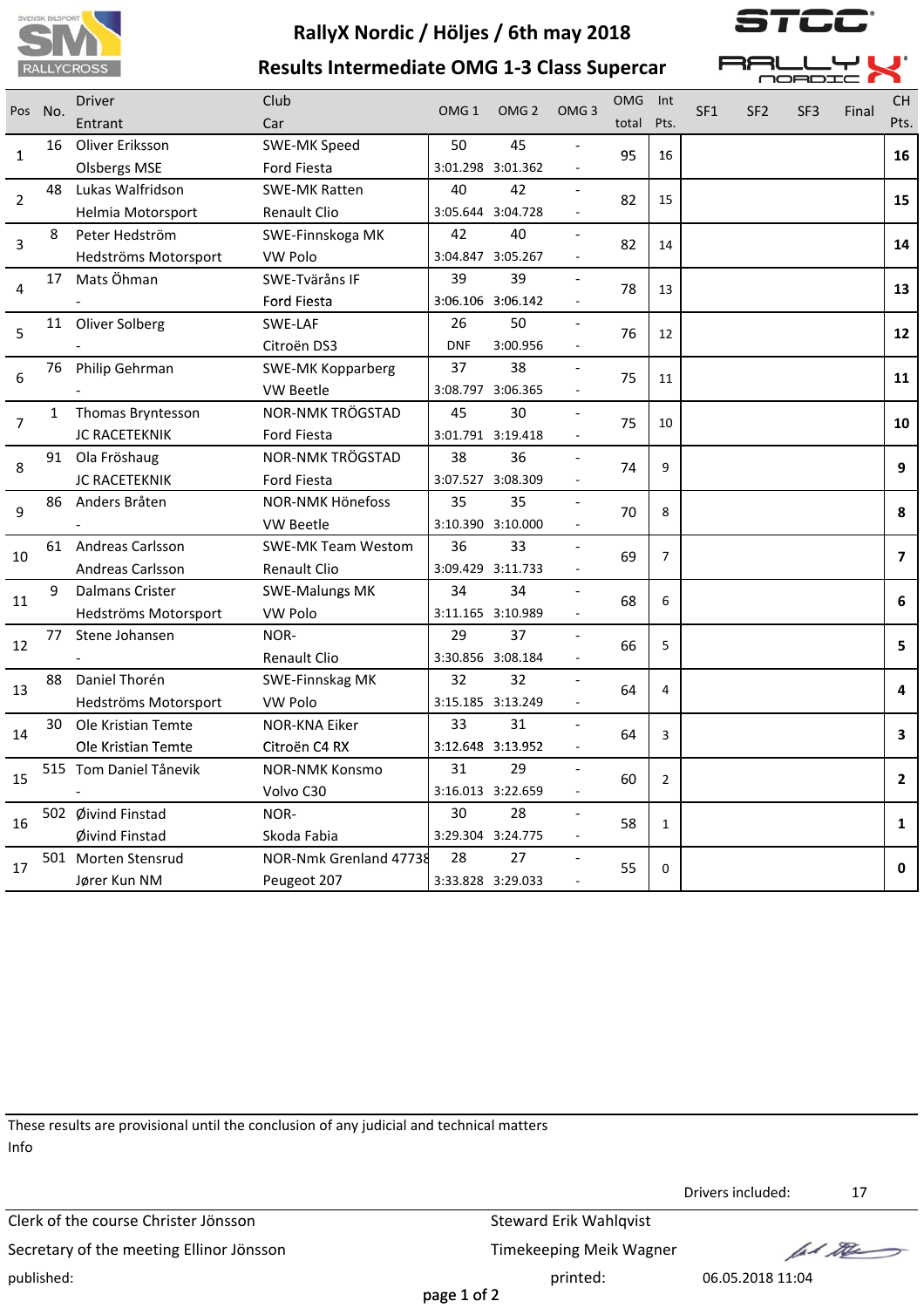

 $\overline{\phantom{a}}$ 

| <b>RALLYCROSS</b> |              |                        | <b>Results Omgang 3 Class Supercar</b> |            |        |                  |        | 36<br>OORD       |          |      |  |
|-------------------|--------------|------------------------|----------------------------------------|------------|--------|------------------|--------|------------------|----------|------|--|
|                   | No.          | <b>Driver</b>          | Club                                   | Total Tm.  | Diff   |                  |        |                  |          |      |  |
| Pos               |              | Entrant                | Car                                    |            |        | Lap <sub>1</sub> | Lap 2  | Lap <sub>3</sub> | Lap 4    | Pts. |  |
| 1                 | $\mathbf{1}$ | Thomas Bryntesson      | NOR-NMK TRÖGSTAD                       | 3:03.731   |        | 47,371           | 44,266 | 44,519           | 47,575   | 50   |  |
|                   |              | <b>JC RACETEKNIK</b>   | <b>Ford Fiesta</b>                     |            |        |                  |        |                  |          |      |  |
| $\overline{2}$    | 8            | Peter Hedström         | SWE-Finnskoga MK                       | 3:04.675   | 0.944  | 51,360           | 44,425 | 44,493           | 44,397   | 45   |  |
|                   |              | Hedströms Motorsport   | VW Polo                                |            |        |                  |        |                  |          |      |  |
| 3                 | 48           | Lukas Walfridson       | <b>SWE-MK Ratten</b>                   | 3:05.615   | 1.884  | 48,645           | 44,658 | 44,248           | 48,064   | 42   |  |
|                   |              | Helmia Motorsport      | Renault Clio                           |            |        |                  |        |                  |          |      |  |
| 4                 | 76           | Philip Gehrman         | SWE-MK Kopparberg                      | 3:05.862   | 2.131  | 51,189           | 45,139 | 44,840           | 44,694   | 40   |  |
|                   |              |                        | <b>VW Beetle</b>                       |            |        |                  |        |                  |          |      |  |
| 5                 | 17           | Mats Öhman             | SWE-Tväråns IF                         | 3:06.753   | 3.022  | 49,582           | 44,831 | 47,691           | 44,649   | 39   |  |
|                   |              |                        | Ford Fiesta                            |            |        |                  |        |                  |          |      |  |
| 6                 | 86           | Anders Bråten          | NOR-NMK Hönefoss                       | 3:08.002   | 4.271  | 48,767           | 45,252 | 45,063           | 48,920   | 38   |  |
|                   |              |                        | VW Beetle                              |            |        |                  |        |                  |          |      |  |
| $\overline{7}$    | 9            | <b>Dalmans Crister</b> | <b>SWE-Malungs MK</b>                  | 3:09.533   | 5.802  | 52,734           | 45,429 | 45,454           | 45,916   | 37   |  |
|                   |              | Hedströms Motorsport   | VW Polo                                |            |        |                  |        |                  |          |      |  |
| 8                 | 11           | Oliver Solberg         | SWE-LAF                                | 3:10.416   | 6.685  | 46,867           | 43,671 | 43,013           | 56,865   | 36   |  |
|                   |              |                        | Citroën DS3                            |            |        |                  |        |                  |          |      |  |
| 9                 | 91           | Ola Fröshaug           | NOR-NMK TRÖGSTAD                       | 3:10.510   | 6.779  | 53,922           | 45,772 | 45,823           | 44,993   | 35   |  |
|                   |              | <b>JC RACETEKNIK</b>   | <b>Ford Fiesta</b>                     |            |        |                  |        |                  |          |      |  |
| 10                | 515          | Tom Daniel Tånevik     | <b>NOR-NMK Konsmo</b>                  | 3:10.706   | 6.975  | 49,762           | 45,694 | 49,389           | 45,861   | 34   |  |
|                   |              |                        | Volvo C30                              |            |        |                  |        |                  |          |      |  |
| 11                | 61           | Andreas Carlsson       | <b>SWE-MK Team Westom</b>              | 3:11.055   | 7.324  | 50,754           | 45,778 | 49,069           | 45,454   | 33   |  |
|                   |              | Andreas Carlsson       | Renault Clio                           |            |        |                  |        |                  |          |      |  |
| 12                | 88           | Daniel Thorén          | SWE-Finnskag MK                        | 3:12.405   | 8.674  | 49,877           | 46,052 | 46,353           | 50,123   | 32   |  |
|                   |              | Hedströms Motorsport   | VW Polo                                |            |        |                  |        |                  |          |      |  |
| 13                | 30           | Ole Kristian Temte     | NOR-KNA Eiker                          | 3:14.156   | 10.425 | 53,783           | 47,174 | 46,296           | 46,903   | 31   |  |
|                   |              | Ole Kristian Temte     | Citroën C4 RX                          |            |        |                  |        |                  |          |      |  |
| 14                | 501          | Morten Stensrud        | NOR-Nmk Grenland 47738                 | 3:26.907   | 23.176 | 57,839           | 49,806 | 50,048           | 49,214   | 30   |  |
|                   |              | Jører Kun NM           | Peugeot 207                            |            |        |                  |        |                  |          |      |  |
| 15                | 77           | Stene Johansen         | NOR-                                   | 3:29.187   | 25.456 | 50,937           | 45,160 | 50,908           | 1:02,182 | 29   |  |
|                   |              |                        | Renault Clio                           |            |        |                  |        |                  |          |      |  |
| <b>DNF</b>        | 16           | Oliver Eriksson        | SWE-MK Speed                           | <b>DNF</b> | 3 Laps | 48,664           |        |                  |          | 26   |  |
|                   |              | <b>Olsbergs MSE</b>    | Ford Fiesta                            |            |        |                  |        |                  |          |      |  |
| <b>DNS</b>        | 502          | Øivind Finstad         | NOR-                                   | <b>DNS</b> |        |                  |        |                  |          | 0    |  |
|                   |              | Øivind Finstad         | Skoda Fabia                            |            |        |                  |        |                  |          |      |  |

These results are provisional until the conclusion of any judicial and technical matters Info:

Drivers included: 17 Clerk of the course Christer Jönsson Steward Erik Wahlqvist Secretary of the meeting Ellinor Jönsson Secretary of the meeting Ellinor Jönsson lad the published: printed: 06.05.2018 13:00 page 1 of 2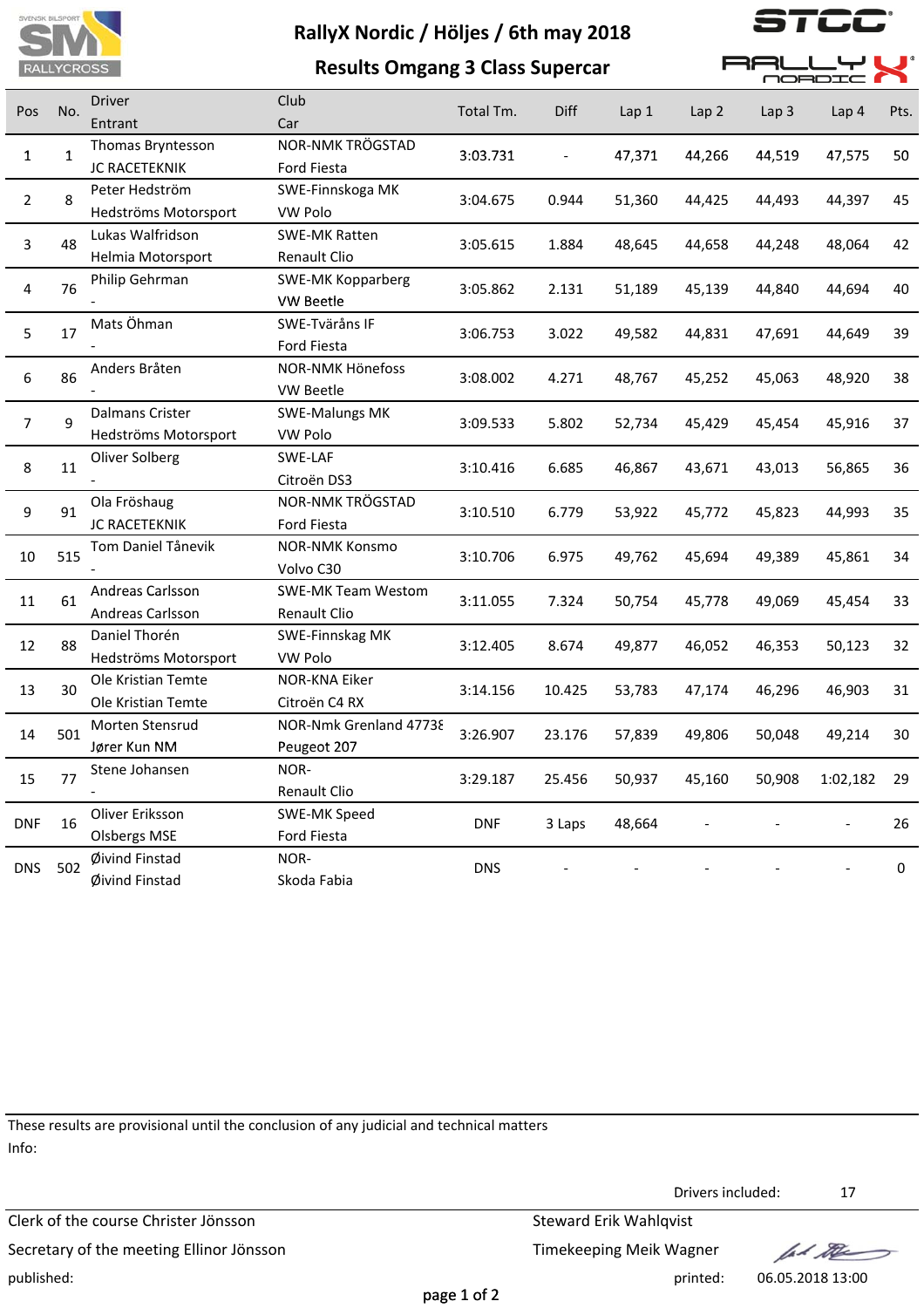





| it is a<br>د ب<br>— | a ser        |  |
|---------------------|--------------|--|
| <u>ה המדרכה</u>     | $\mathbf{r}$ |  |

| Pos No.        |    | <b>Driver</b>           | Club                      | OMG <sub>1</sub> | OMG <sub>2</sub>           | OMG <sub>3</sub>  | <b>OMG</b> | Int            | SF <sub>1</sub> | SF <sub>2</sub> | SF <sub>3</sub> | Final | <b>CH</b>      |
|----------------|----|-------------------------|---------------------------|------------------|----------------------------|-------------------|------------|----------------|-----------------|-----------------|-----------------|-------|----------------|
|                |    | Entrant                 | Car                       |                  |                            |                   | total      | Pts.           |                 |                 |                 |       | Pts.           |
| 1              | 8  | Peter Hedström          | SWE-Finnskoga MK          | 42               | 40                         | 45                | 127        | 16             |                 |                 |                 |       | 16             |
|                |    | Hedströms Motorsport    | <b>VW Polo</b>            |                  | 3:04.847 3:05.267 3:04.675 |                   |            |                |                 |                 |                 |       |                |
| 2              | 1  | Thomas Bryntesson       | NOR-NMK TRÖGSTAD          | 45               | 30                         | 50                | 125        | 15             |                 |                 |                 |       | 15             |
|                |    | JC RACETEKNIK           | <b>Ford Fiesta</b>        |                  | 3:01.791 3:19.418 3:03.731 |                   |            |                |                 |                 |                 |       |                |
| 3              | 48 | Lukas Walfridson        | <b>SWE-MK Ratten</b>      | 40               | 42                         | 42                | 124        | 14             |                 |                 |                 |       | 14             |
|                |    | Helmia Motorsport       | <b>Renault Clio</b>       |                  | 3:05.644 3:04.728 3:05.615 |                   |            |                |                 |                 |                 |       |                |
| 4              | 16 | Oliver Eriksson         | SWE-MK Speed              | 50               | 45                         | 26                | 121        | 13             |                 |                 |                 |       | 13             |
|                |    | <b>Olsbergs MSE</b>     | Ford Fiesta               |                  | 3:01.298 3:01.362          | <b>DNF</b>        |            |                |                 |                 |                 |       |                |
| 5              | 17 | Mats Öhman              | SWE-Tväråns IF            | 39               | 39                         | 39                | 117        | 12             |                 |                 |                 |       | 12             |
|                |    |                         | Ford Fiesta               |                  | 3:06.106 3:06.142 3:06.753 |                   |            |                |                 |                 |                 |       |                |
| 6              | 76 | Philip Gehrman          | <b>SWE-MK Kopparberg</b>  | 37               | 38                         | 40                | 115        | 11             |                 |                 |                 |       | 11             |
|                |    |                         | VW Beetle                 |                  | 3:08.797 3:06.365 3:05.862 |                   |            |                |                 |                 |                 |       |                |
| $\overline{7}$ | 11 | Oliver Solberg          | SWE-LAF                   | 26               | 50                         | 36                | 112        | 10             |                 |                 |                 |       | 10             |
|                |    |                         | Citroën DS3               | <b>DNF</b>       |                            | 3:00.956 3:10.416 |            |                |                 |                 |                 |       |                |
| 8              | 91 | Ola Fröshaug            | NOR-NMK TRÖGSTAD          | 38               | 36                         | 35                | 109        | 9              |                 |                 |                 |       | 9              |
|                |    | <b>JC RACETEKNIK</b>    | <b>Ford Fiesta</b>        |                  | 3:07.527 3:08.309 3:10.510 |                   |            |                |                 |                 |                 |       |                |
| 9              | 86 | Anders Bråten           | <b>NOR-NMK Hönefoss</b>   | 35               | 35                         | 38                | 108        | 8              |                 |                 |                 |       | 8              |
|                |    |                         | <b>VW Beetle</b>          |                  | 3:10.390 3:10.000 3:08.002 |                   |            |                |                 |                 |                 |       |                |
| 10             | 9  | <b>Dalmans Crister</b>  | <b>SWE-Malungs MK</b>     | 34               | 34                         | 37                | 105        | $\overline{7}$ |                 |                 |                 |       | $\overline{7}$ |
|                |    | Hedströms Motorsport    | <b>VW Polo</b>            |                  | 3:11.165 3:10.989 3:09.533 |                   |            |                |                 |                 |                 |       |                |
| 11             | 61 | Andreas Carlsson        | <b>SWE-MK Team Westom</b> | 36               | 33                         | 33                | 102        | 6              |                 |                 |                 |       | 6              |
|                |    | <b>Andreas Carlsson</b> | Renault Clio              |                  | 3:09.429 3:11.733 3:11.055 |                   |            |                |                 |                 |                 |       |                |
| 12             | 88 | Daniel Thorén           | <b>SWE-Finnskag MK</b>    | 32               | 32                         | 32                | 96         | 5              |                 |                 |                 |       | 5              |
|                |    | Hedströms Motorsport    | <b>VW Polo</b>            |                  | 3:15.185 3:13.249 3:12.405 |                   |            |                |                 |                 |                 |       |                |
| 13             | 30 | Ole Kristian Temte      | <b>NOR-KNA Eiker</b>      | 33               | 31                         | 31                | 95         | 4              |                 |                 |                 |       | 4              |
|                |    | Ole Kristian Temte      | Citroën C4 RX             |                  | 3:12.648 3:13.952 3:14.156 |                   |            |                |                 |                 |                 |       |                |
| 14             | 77 | Stene Johansen          | NOR-                      | 29               | 37                         | 29                | 95         | 3              |                 |                 |                 |       | 3              |
|                |    |                         | Renault Clio              |                  | 3:30.856 3:08.184 3:29.187 |                   |            |                |                 |                 |                 |       |                |
| 15             |    | 515 Tom Daniel Tånevik  | <b>NOR-NMK Konsmo</b>     | 31               | 29                         | 34                | 94         | $\overline{2}$ |                 |                 |                 |       | $\overline{2}$ |
|                |    |                         | Volvo C30                 |                  | 3:16.013 3:22.659 3:10.706 |                   |            |                |                 |                 |                 |       |                |
| 16             |    | 501 Morten Stensrud     | NOR-Nmk Grenland 47738    | 28               | 27                         | 30                | 85         | $\mathbf{1}$   |                 |                 |                 |       | 1              |
|                |    | Jører Kun NM            | Peugeot 207               |                  | 3:33.828 3:29.033 3:26.907 |                   |            |                |                 |                 |                 |       |                |
| 17             |    | 502 Øivind Finstad      | NOR-                      | 30               | 28                         | 0                 | 58         | $\Omega$       |                 |                 |                 |       | $\mathbf{0}$   |
|                |    | Øivind Finstad          | Skoda Fabia               |                  | 3:29.304 3:24.775          | <b>DNS</b>        |            |                |                 |                 |                 |       |                |

These results are provisional until the conclusion of any judicial and technical matters Info

Clerk of the course Christer Jönsson Steward Erik Wahlqvist Secretary of the meeting Ellinor Jönsson Timekeeping Meik Wagner published: 06.05.2018 13:02

Drivers included: 17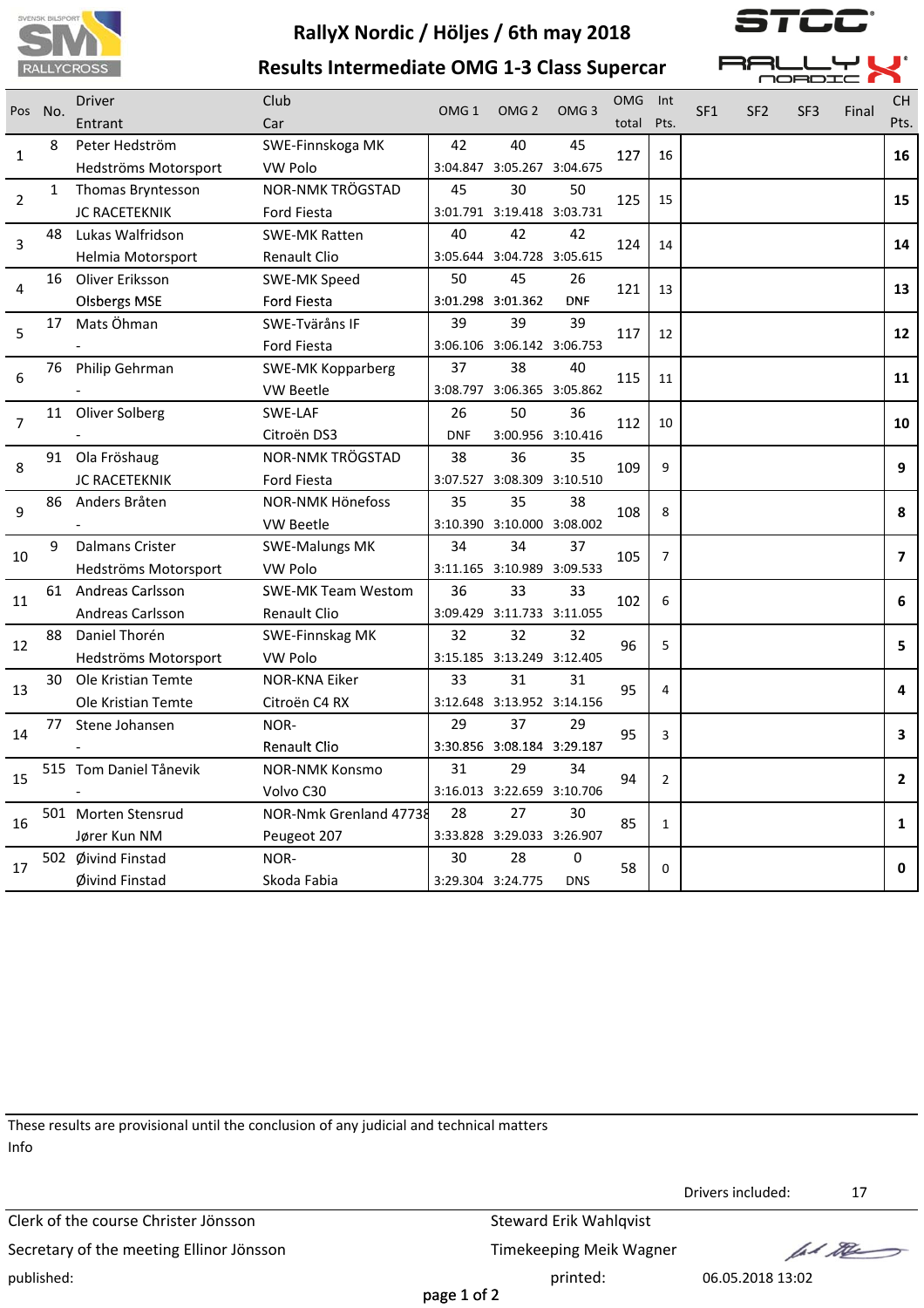





|     | <b>Startgrid Semifinal 1</b> |                        |
|-----|------------------------------|------------------------|
| Pos | No                           | Name                   |
| 1   | 8                            | Peter Hedström         |
| 2   | 16                           | Oliver Eriksson        |
| 3   | 11                           | Oliver Solberg         |
| 4   | 9                            | Dalmans Crister        |
| 5   | 30                           | Ole Kristian Temte     |
|     | 501                          | <b>Morten Stensrud</b> |

| <b>Startgrid Semifinal 2</b> |     |                         |  |  |  |  |
|------------------------------|-----|-------------------------|--|--|--|--|
| Pos                          | No. | Name                    |  |  |  |  |
| 1                            | 1   | Thomas Bryntesson       |  |  |  |  |
| $\mathcal{P}$                | 17  | Mats Öhman              |  |  |  |  |
| 3                            | 91  | Ola Fröshaug            |  |  |  |  |
| 4                            | 61  | <b>Andreas Carlsson</b> |  |  |  |  |
| 5                            | 77  | Stene Johansen          |  |  |  |  |
|                              | 502 | Øivind Finstad          |  |  |  |  |

| <b>Startgrid Semifinal 3</b> |     |                           |  |  |  |  |
|------------------------------|-----|---------------------------|--|--|--|--|
| Pos                          | No  | Name                      |  |  |  |  |
| 1                            | 48  | Lukas Walfridson          |  |  |  |  |
| $\mathcal{P}$                | 76  | Philip Gehrman            |  |  |  |  |
| 3                            | 86  | Anders Bråten             |  |  |  |  |
| 4                            | 88  | Daniel Thorén             |  |  |  |  |
| 5                            | 515 | <b>Tom Daniel Tånevik</b> |  |  |  |  |
|                              |     |                           |  |  |  |  |

| <b>Reserve Drivers</b> |     |      |
|------------------------|-----|------|
| Pos                    | No. | Name |
| 1                      |     |      |
| 2                      |     |      |
| 3                      |     |      |
| 4                      |     |      |
| 5                      |     |      |
|                        |     |      |

Clerk of the course Christer Jönsson Steward Erik Wahlqvist Secretary of the meeting Ellinor Jönsson Timekeeping Meik Wagner published: 06.05.2018 13:02

lad the  $\Rightarrow$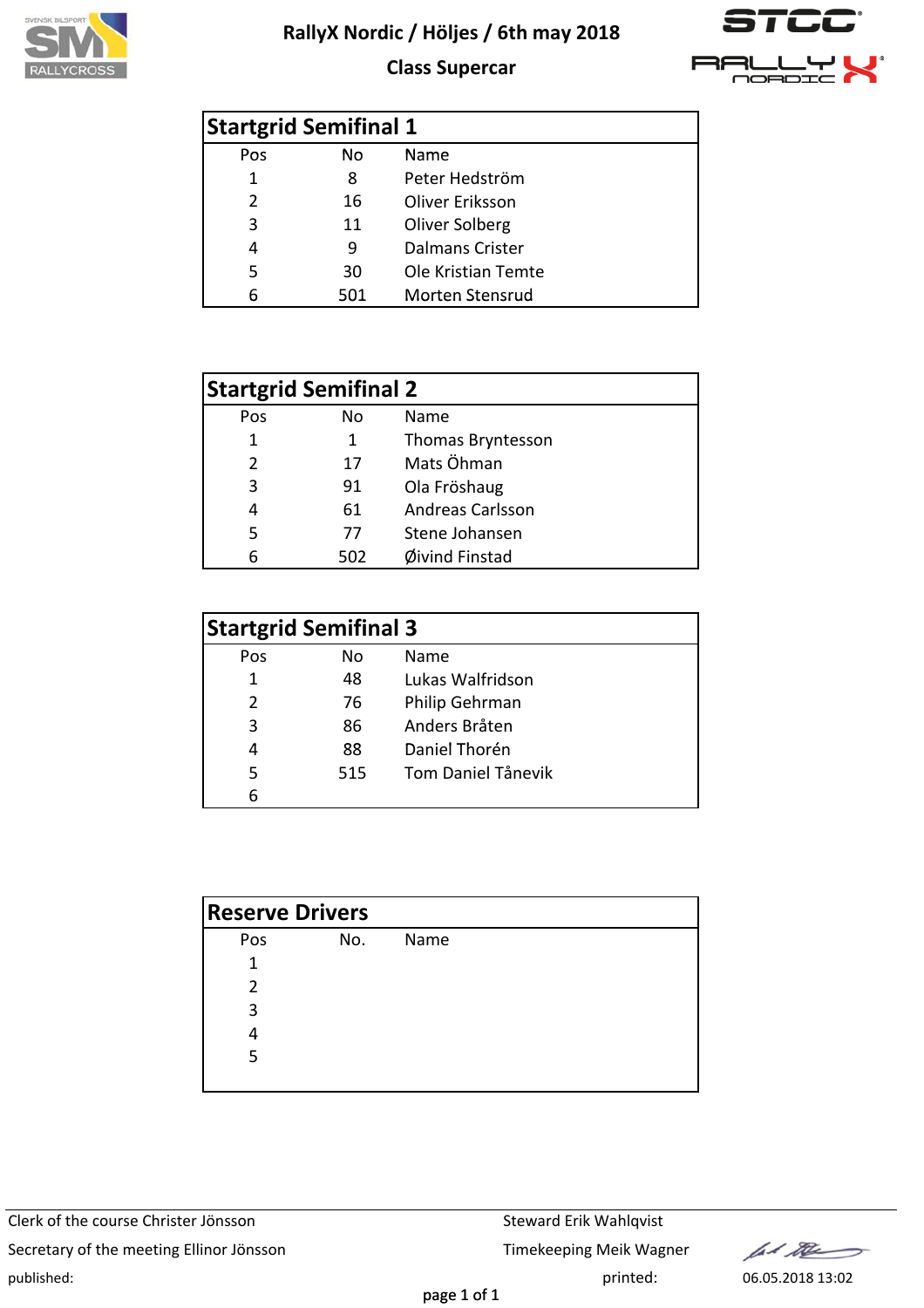

*I* LI

| ___<br><b>RALLYCROSS</b> |     |                           | <b>Results Semifinal 1 Class Supercar</b> | MORDI                   |           |             |                  |                  |                              |      |
|--------------------------|-----|---------------------------|-------------------------------------------|-------------------------|-----------|-------------|------------------|------------------|------------------------------|------|
| Pos                      | No. | <b>Driver</b>             | Club                                      |                         | Total Tm. | <b>Diff</b> | Lap <sub>1</sub> | Lap <sub>2</sub> | Lap <sub>3</sub>             | Pts. |
|                          |     | Entrant                   | Car                                       | Laps                    |           |             | Lap <sub>4</sub> | Lap <sub>5</sub> | Lap6                         |      |
|                          | 8   | Peter Hedström            | SWE-Finnskoga MK                          | 5                       | 3:45.669  |             | 46,282           | 44,033           | 43,912                       | 6    |
|                          |     | Hedströms Motorsport      | VW Polo                                   |                         |           |             | 47,105           | 44,337           |                              |      |
|                          | 11  | Oliver Solberg<br>SWE-LAF |                                           | 5                       | 3:45.776  | 0.107       | 47,365           | 43,772           | 46,749                       | 5    |
|                          |     |                           | Citroën DS3                               |                         |           |             | 43,657           | 44,233           |                              |      |
| 3                        | 16  | Oliver Eriksson           | SWE-MK Speed                              | 5                       | 3:54.956  | 9.287       | 46,891           | 50,105           | 45,748                       | 4    |
|                          |     | Olsbergs MSE              | Ford Fiesta                               |                         |           |             | 45,739           | 46,473           |                              |      |
| 4                        | 9   | Dalmans Crister           | <b>SWE-Malungs MK</b>                     | 5                       | 3:57.481  | 11.812      | 49,023           | 48,750           | 45,288                       | 3    |
|                          |     | Hedströms Motorsport      | VW Polo                                   |                         |           |             | 49,577           | 44,843           |                              |      |
| 5                        | 30  | Ole Kristian Temte        | NOR-KNA Eiker                             | 5                       | 4:05.333  | 19.664      | 54,872           | 47,231           | 46,643                       | 2    |
|                          |     | Ole Kristian Temte        | Citroën C4 RX                             |                         |           |             | 48,089           | 48,498           | $\qquad \qquad \blacksquare$ |      |
| 6                        | 501 | Morten Stensrud           | NOR-Nmk Grenland 47738                    | $\overline{\mathbf{c}}$ | 2:16.063  | 3 Laps      | 58,866           | 1:17,197         |                              |      |
|                          |     | Jører Kun NM              | Peugeot 207                               |                         |           |             |                  |                  |                              |      |

These results are provisional until the conclusion of any judicial and technical matters

Info:

Clerk of the course Christer Jönsson Steward Erik Wahlqvist Secretary of the meeting Ellinor Jönsson Timekeeping Meik Wagner published: printed: 06.05.2018 14:11

Drivers included: 6

fel the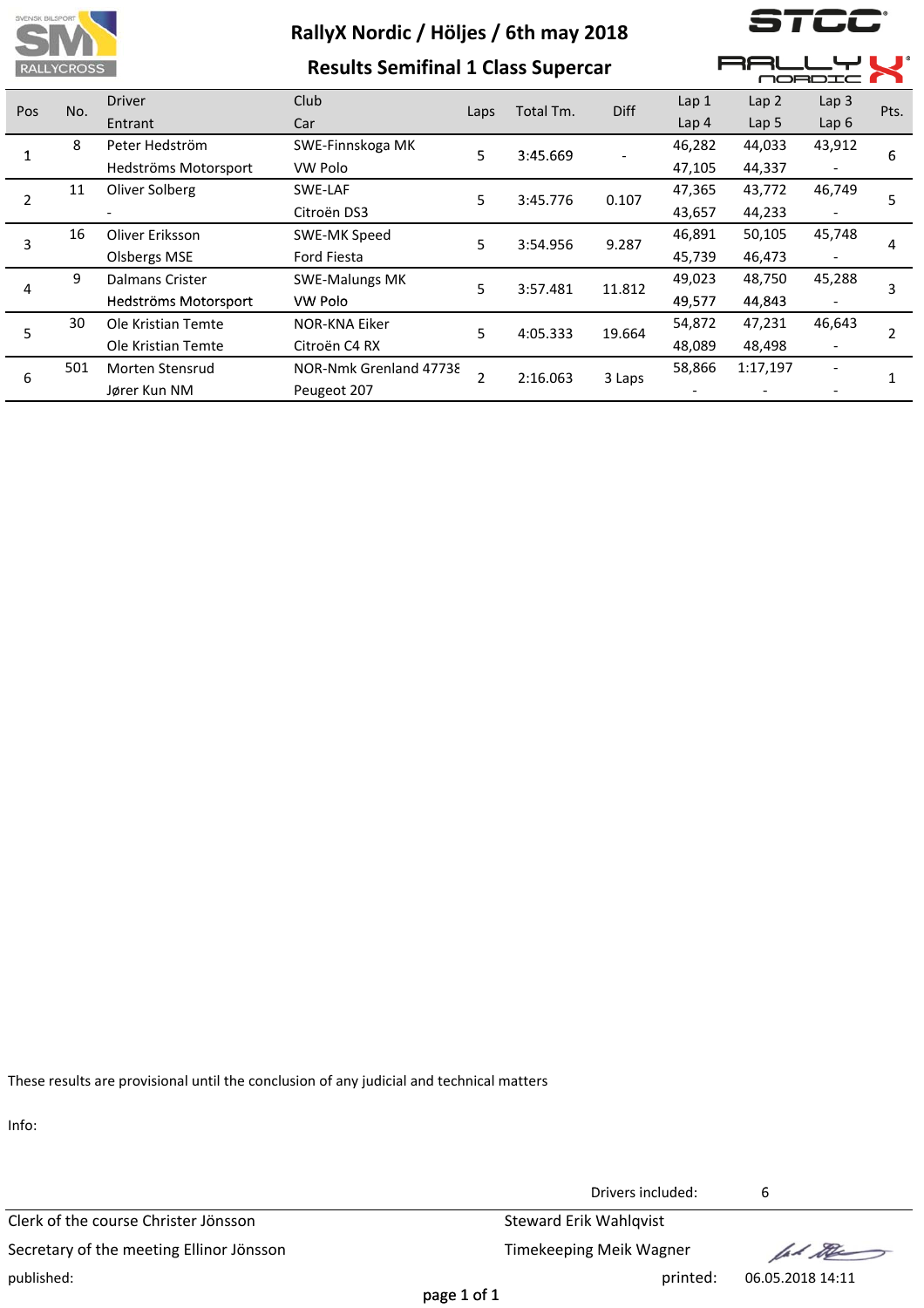

**Results Semifinal 2 Class Supercar**

) **| L**L

**AALLYL** 

|            |     |                                                      |                     |      |            |            |                  |                  | <b>MORDIC</b>    |      |  |  |
|------------|-----|------------------------------------------------------|---------------------|------|------------|------------|------------------|------------------|------------------|------|--|--|
| Pos        | No. | <b>Driver</b>                                        | Club                | Laps | Total Tm.  | Diff       | Lap <sub>1</sub> | Lap <sub>2</sub> | Lap <sub>3</sub> | Pts. |  |  |
|            |     | Entrant                                              | Car                 |      |            |            | Lap <sub>4</sub> | Lap $5$          | Lap6             |      |  |  |
|            |     | Thomas Bryntesson                                    | NOR-NMK TRÖGSTAD    | 5    | 3:43.328   |            | 45,903           | 43,309           | 43,665           | 6    |  |  |
|            |     | <b>JC RACETEKNIK</b>                                 | Ford Fiesta         |      |            |            | 43,612           | 46,839           |                  |      |  |  |
| 2          | 17  | Mats Öhman                                           | SWE-Tväråns IF      | 5    | 3:46.713   | 3.385      | 47,767           | 43,731           | 43,979           |      |  |  |
|            |     |                                                      | Ford Fiesta         |      |            |            | 47,390           | 43,846           |                  |      |  |  |
| 3          | 91  | Ola Fröshaug                                         | NOR-NMK TRÖGSTAD    | 5    | 3:49.178   | 5.850      | 48,336           | 44,329           | 47,409           | 4    |  |  |
|            |     | <b>JC RACETEKNIK</b>                                 | Ford Fiesta         |      |            |            | 44,686           | 44,418           |                  |      |  |  |
| 4          | 61  | <b>Andreas Carlsson</b><br><b>SWE-MK Team Westom</b> |                     | 5    | 3:54.605   | 11.277     | 52,929           | 45,631           | 45,293           |      |  |  |
|            |     | Andreas Carlsson                                     | <b>Renault Clio</b> |      |            |            | 45,426           | 45,326           |                  | 3    |  |  |
| 5          | 77  | Stene Johansen                                       | NOR-                | 5    | 4:00.896   | 17.568     | 50,755           | 49,295           | 44,868           |      |  |  |
|            |     |                                                      | <b>Renault Clio</b> |      |            |            | 45,157           | 50,821           |                  |      |  |  |
|            | 502 | Øivind Finstad                                       | NOR-                | 0    | <b>DNS</b> | <b>DNS</b> |                  |                  |                  | 0    |  |  |
| <b>DNS</b> |     | Øivind Finstad                                       | Skoda Fabia         |      |            |            |                  |                  |                  |      |  |  |
|            |     |                                                      |                     |      |            |            |                  |                  |                  |      |  |  |

These results are provisional until the conclusion of any judicial and technical matters

Info:

Clerk of the course Christer Jönsson Steward Erik Wahlqvist Secretary of the meeting Ellinor Jönsson Timekeeping Meik Wagner published: printed: 06.05.2018 14:17

Drivers included: 6

let the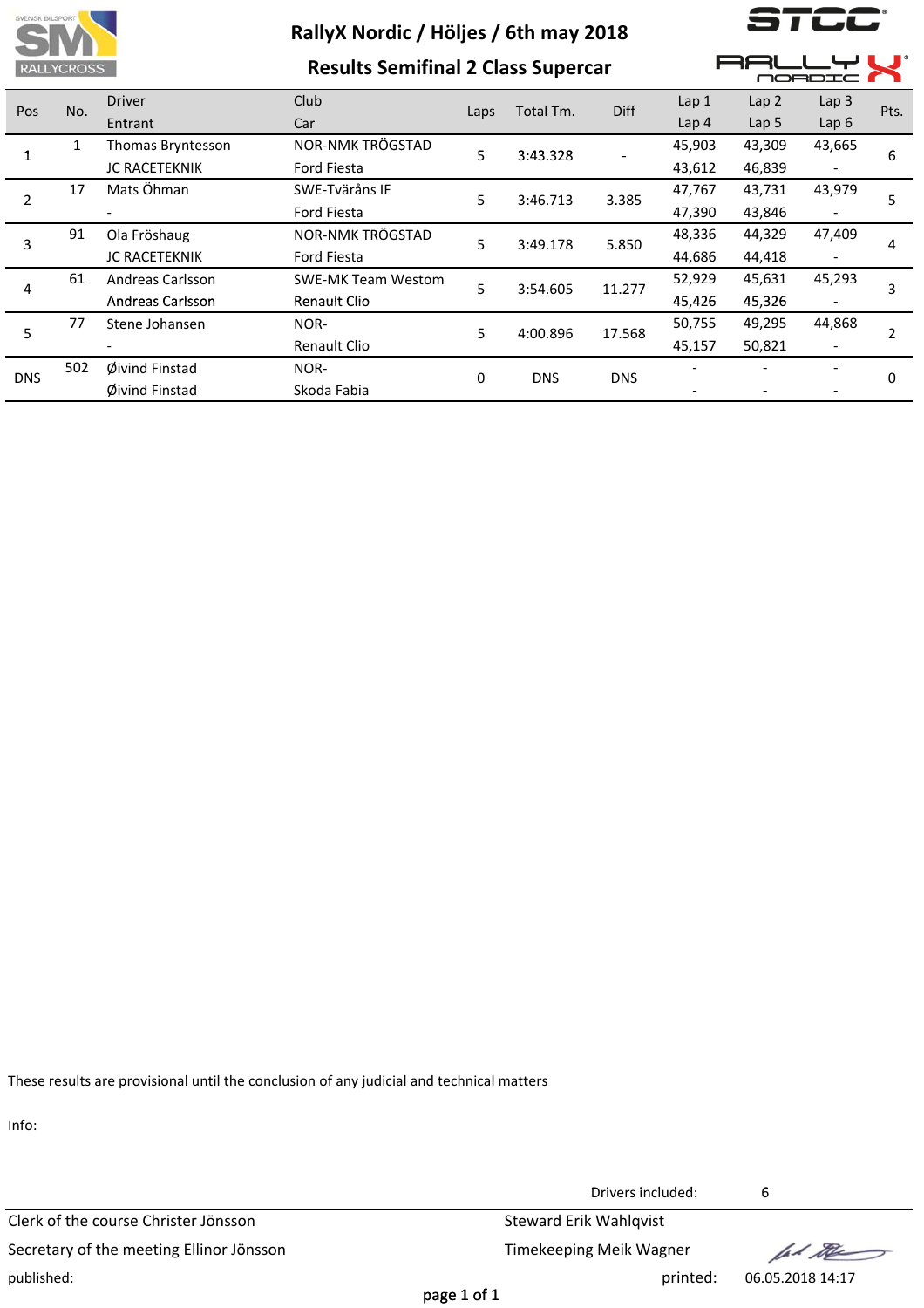

**Results Simifinal 3 Class Supercar**

 $\overline{\phantom{a}}$   $\overline{\phantom{a}}$ 

**AALLYL** 

| <u>1980 - 1980 - 1980 - 1980 - 1980 - 1980 - 1980 - 1980 - 1980 - 1980 - 1980 - 1980 - 1980 - 1980 - 1980 - 1980 - 1980 - 1980 - 1980 - 1980 - 1980 - 1980 - 1980 - 1980 - 1980 - 1980 - 1980 - 1980 - 1980 - 1980 - 1980 - 1980</u> |     |                           | Nesans Shimmar S elass sapereal |      |           |       |                  |                  | MORDIC           |      |  |  |
|--------------------------------------------------------------------------------------------------------------------------------------------------------------------------------------------------------------------------------------|-----|---------------------------|---------------------------------|------|-----------|-------|------------------|------------------|------------------|------|--|--|
| Pos                                                                                                                                                                                                                                  | No. | <b>Driver</b>             | Club                            | Laps | Total Tm. | Diff  | Lap 1            | Lap <sub>2</sub> | Lap <sub>3</sub> | Pts. |  |  |
|                                                                                                                                                                                                                                      |     | Entrant                   | Car                             |      |           |       | Lap <sub>4</sub> | Lap <sub>5</sub> | Lap6             |      |  |  |
|                                                                                                                                                                                                                                      | 48  | Lukas Walfridson          | <b>SWE-MK Ratten</b>            | 5    | 3:46.994  |       | 46,366           | 44,089           | 44,193           | 6    |  |  |
|                                                                                                                                                                                                                                      |     | Helmia Motorsport         | Renault Clio                    |      |           |       | 44,009           | 48,337           |                  |      |  |  |
| 2                                                                                                                                                                                                                                    | 76  | Philip Gehrman            | <b>SWE-MK Kopparberg</b>        | 5    | 3:48.132  | 1.138 | 47,444           | 44,650           | 44,578           |      |  |  |
|                                                                                                                                                                                                                                      |     |                           | <b>VW Beetle</b>                |      |           |       | 44,258           | 47,202           |                  |      |  |  |
| 3                                                                                                                                                                                                                                    | 86  | Anders Bråten             | NOR-NMK Hönefoss                | 5    | 3:50.112  | 3.118 | 51,578           | 44,894           | 44,972           | 4    |  |  |
|                                                                                                                                                                                                                                      |     |                           | <b>VW Beetle</b>                |      |           |       | 44,262           | 44,406           |                  |      |  |  |
|                                                                                                                                                                                                                                      | 515 | <b>Tom Daniel Tånevik</b> | <b>NOR-NMK Konsmo</b>           | 5    | 3:52.781  | 5.787 | 53,550           | 44,943           | 44,576           |      |  |  |
| 4                                                                                                                                                                                                                                    |     |                           | Volvo C30                       |      |           |       | 44,916           | 44,796           |                  |      |  |  |
| 5                                                                                                                                                                                                                                    | 88  | Daniel Thorén             | SWE-Finnskag MK                 | 5    | 3:56.568  | 9.574 | 49,117           | 45,506           | 46,139           |      |  |  |
|                                                                                                                                                                                                                                      |     | Hedströms Motorsport      | <b>VW Polo</b>                  |      |           |       | 50,482           | 45,324           |                  |      |  |  |

These results are provisional until the conclusion of any judicial and technical matters

Info:

Clerk of the course Christer Jönsson Steward Erik Wahlqvist Secretary of the meeting Ellinor Jönsson Timekeeping Meik Wagner published: printed: 06.05.2018 14:23

Drivers included: 6

fal the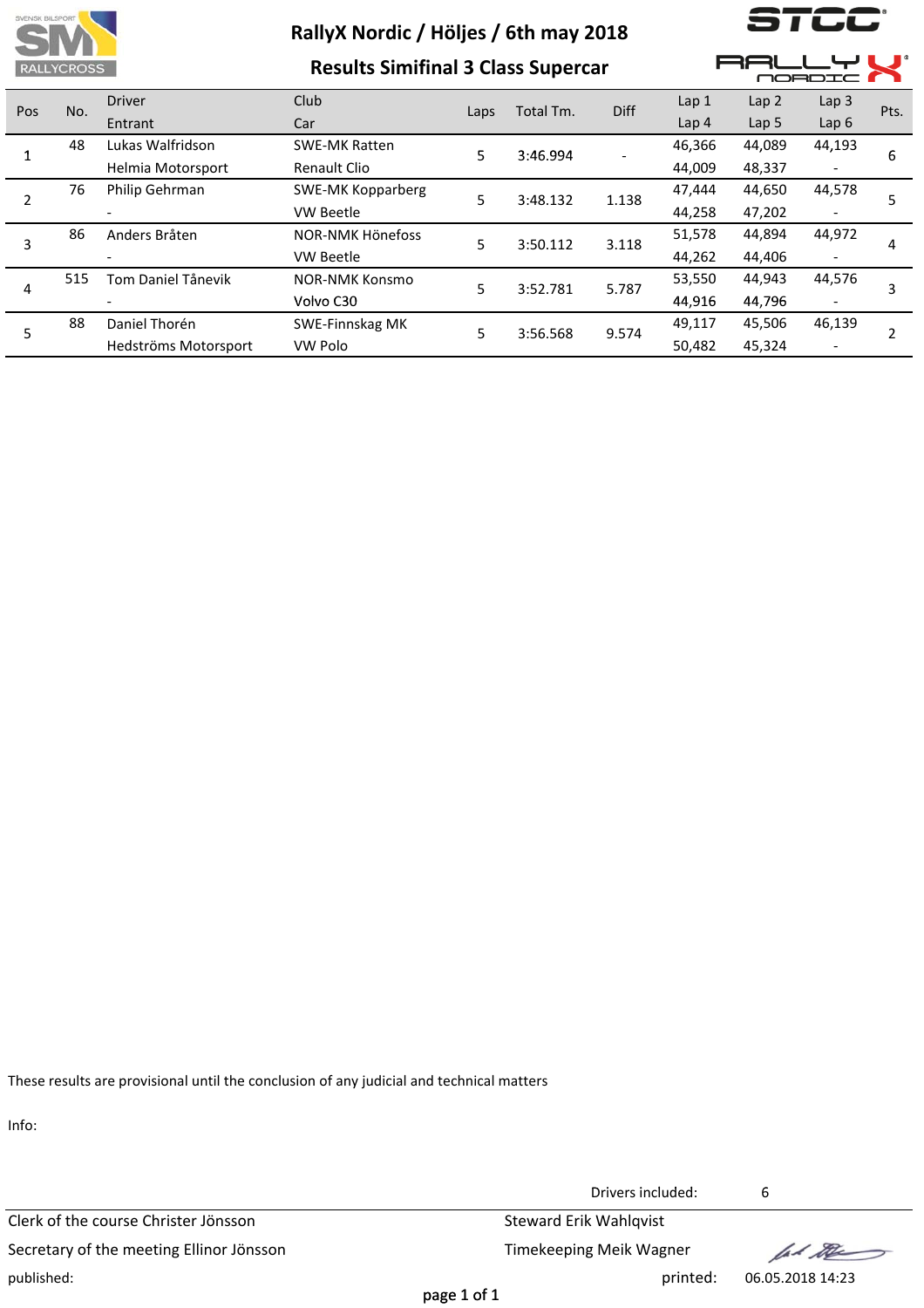

### **Class Supercar**



| <b>Startgrid Final</b> |     |                   |
|------------------------|-----|-------------------|
| Pos                    | No. | Name              |
| 1                      | 8   | Peter Hedström    |
| 2                      | 1   | Thomas Bryntesson |
| 3                      | 48  | Lukas Walfridson  |
| 4                      | 17  | Mats Öhman        |
| 5                      | 76  | Philip Gehrman    |
|                        | 11  | Oliver Solberg    |

| <b>Reserve Drivers</b> |     |                           |
|------------------------|-----|---------------------------|
| Pos                    | No. | Name                      |
| 1                      | 16  | Oliver Eriksson           |
| 2                      | 91  | Ola Fröshaug              |
| 3                      | 86  | Anders Bråten             |
| 4                      | 9   | Dalmans Crister           |
| 5                      | 61  | <b>Andreas Carlsson</b>   |
|                        | 515 | <b>Tom Daniel Tånevik</b> |

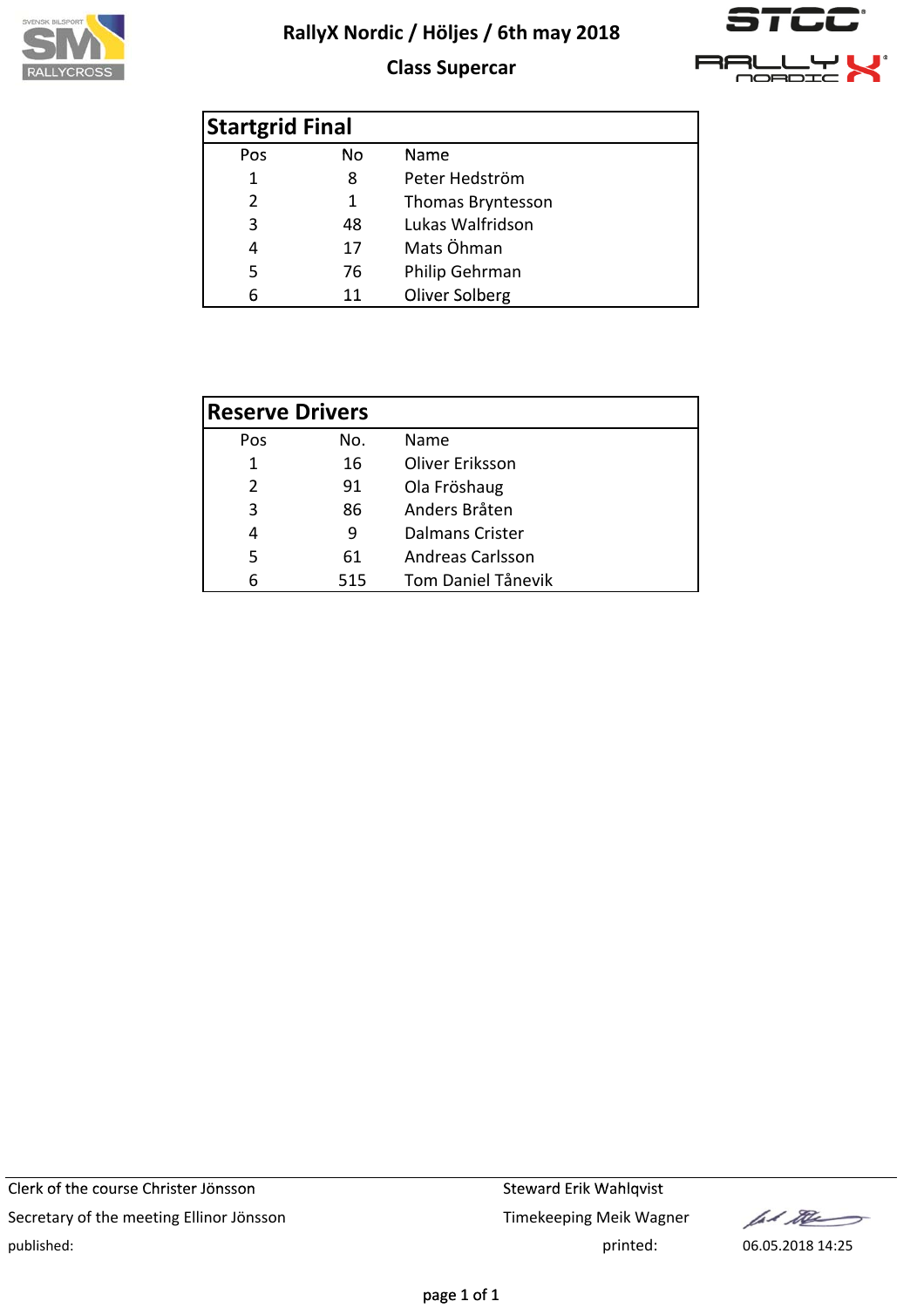

**Results Final Class Supercar**

 $\overline{\phantom{a}}$ 

F

38L

▁**ᆫ**ᇦι

 $\blacksquare$ 

|     |     |                      | <u>INCOUNTS FINITED CITYS SUPERVAL</u> |                |           |             |                  | <b>MORDIC</b>    |                  |      |  |
|-----|-----|----------------------|----------------------------------------|----------------|-----------|-------------|------------------|------------------|------------------|------|--|
| Pos | No. | <b>Driver</b>        | <b>Club</b>                            | Laps           | Total Tm. | <b>Diff</b> | Lap 1            | Lap 2            | Lap <sub>3</sub> | Pts. |  |
|     |     | Entrant              | Car                                    |                |           |             | Lap <sub>4</sub> | Lap <sub>5</sub> | Lap6             |      |  |
|     | 1   | Thomas Bryntesson    | NOR-NMK TRÖGSTAD                       | 5              | 3:42.702  |             | 46,870           | 43,341           | 43,077           | 8    |  |
|     |     | <b>JC RACETEKNIK</b> | <b>Ford Fiesta</b>                     |                |           |             | 46,144           | 43,270           |                  |      |  |
|     | 48  | Lukas Walfridson     | <b>SWE-MK Ratten</b>                   | 5              | 3:46.189  | 3.487       | 50,731           | 43,625           | 43,576           | 5    |  |
|     |     | Helmia Motorsport    | <b>Renault Clio</b>                    |                |           |             | 43,531           | 44,726           |                  |      |  |
| 3   | 17  | Mats Öhman           | SWE-Tväråns IF                         | 5              | 3:54.235  | 11.533      | 53,799           | 47,603           | 43,955           | 4    |  |
|     |     |                      | Ford Fiesta                            |                |           |             | 44,171           | 44,707           |                  |      |  |
| 4   | 11  | Oliver Solberg       | SWE-LAF                                | 4              | 3:02.010  | 1 Lap       | 47,717           | 47,164           | 43,322           | 3    |  |
|     |     |                      | Citroën DS3                            |                |           |             | 43,807           |                  |                  |      |  |
| 5   | 76  | Philip Gehrman       | <b>SWE-MK Kopparberg</b>               | 3              | 2:20.138  | 2 Laps      | 51,290           | 44,475           | 44,373           | 2    |  |
|     |     |                      | VW Beetle                              |                |           |             |                  |                  |                  |      |  |
|     | 8   | Peter Hedström       | SWE-Finnskoga MK                       | $\overline{2}$ | 1:34.115  | 3 Laps      | 47,394           | 46,721           |                  |      |  |
| 6   |     | Hedströms Motorsport | VW Polo                                |                |           |             |                  |                  |                  |      |  |
|     |     |                      |                                        |                |           |             |                  |                  |                  |      |  |

These results are provisional until the conclusion of any judicial and technical matters

Info:

Clerk of the course Christer Jönsson Steward Erik Wahlqvist Secretary of the meeting Ellinor Jönsson Timekeeping Meik Wagner published: printed: 06.05.2018 15:04

Drivers included: 6

fal the